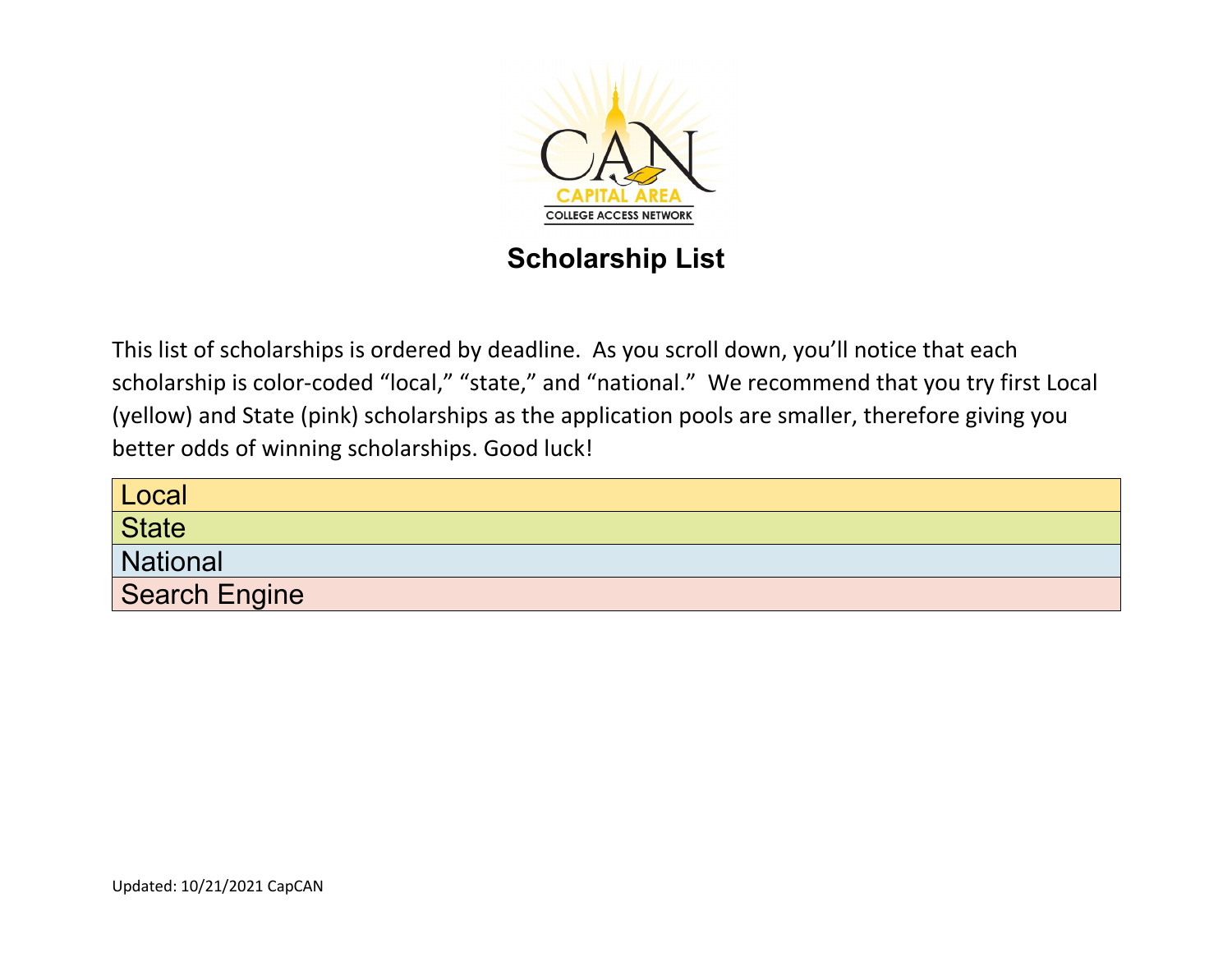

| <b>Deadline</b> | <b>Scholarship</b>                                                                              | <b>Website/Application</b>                                                                                   | Tags                                                               |
|-----------------|-------------------------------------------------------------------------------------------------|--------------------------------------------------------------------------------------------------------------|--------------------------------------------------------------------|
| January 2       | <b>NFIB Young</b><br><b>Entrepreneur Awards</b><br>Program                                      | http://www.nfib.com/foundations/yef/yef-<br>programs/young-entrepreneur-awards/                              | Small-business,                                                    |
| January 2       | Scholarship for<br>Aggressive<br>Scholarship<br>Applicants                                      | https://www.debt.com/our-<br>story/scholarships/                                                             | \$500; proof of applying to multiple<br>scholarships               |
| January 4       | Profile in Courage<br><b>Essay Contest</b>                                                      | http://www.jfklibrary.org/Education/Profile-<br>in-Courage-Essay-Contest.aspx                                | Essay                                                              |
| January 4       | <b>General Electric</b><br>(GE) Reagan<br>Foundation<br>Scholarship                             | http://www.reaganfoundation.org/GE-<br><b>RFScholarships.aspx Profile in Courage</b><br><b>Essay Contest</b> | 3.0 GPA; financial need                                            |
| January 9       | <b>Ron Brown Scholar</b>                                                                        | https://www.ronbrown.org/section/apply/rb<br>sp-application                                                  | African American, financial need,<br>community service,            |
| <b>TBD</b>      | <b>Gates Millennium</b><br>Scholars (GMS)<br>Program                                            | https://scholarships.gmsp.org/Program/D<br>etails/0fb486dd-d32c-4a4f-a0c5-<br>d911d7d89cb7                   | Minority; 3.3 GPA                                                  |
| January 11      | Asian & Pacific<br><b>Islander American</b><br>Scholarship Fund -<br><b>General Scholarship</b> | http://www.apiasf.org/scholarship apiasf.<br>html                                                            | Asian and/or Pacific Islander; 2.7<br>GPA; FAFSA; \$2,500-\$15,000 |
| January 12      | <b>FNSNA Scholarship</b>                                                                        | http://www.forevernursing.org/2018-<br>online-scholarship-<br>applicationinstructional-sheet.html            | <b>Nursing</b>                                                     |
| January 15      | <b>Dell Scholars</b><br>Program Michael &                                                       | http://www.dellscholars.org/                                                                                 | \$20,000; 2.4 GPA; financial need                                  |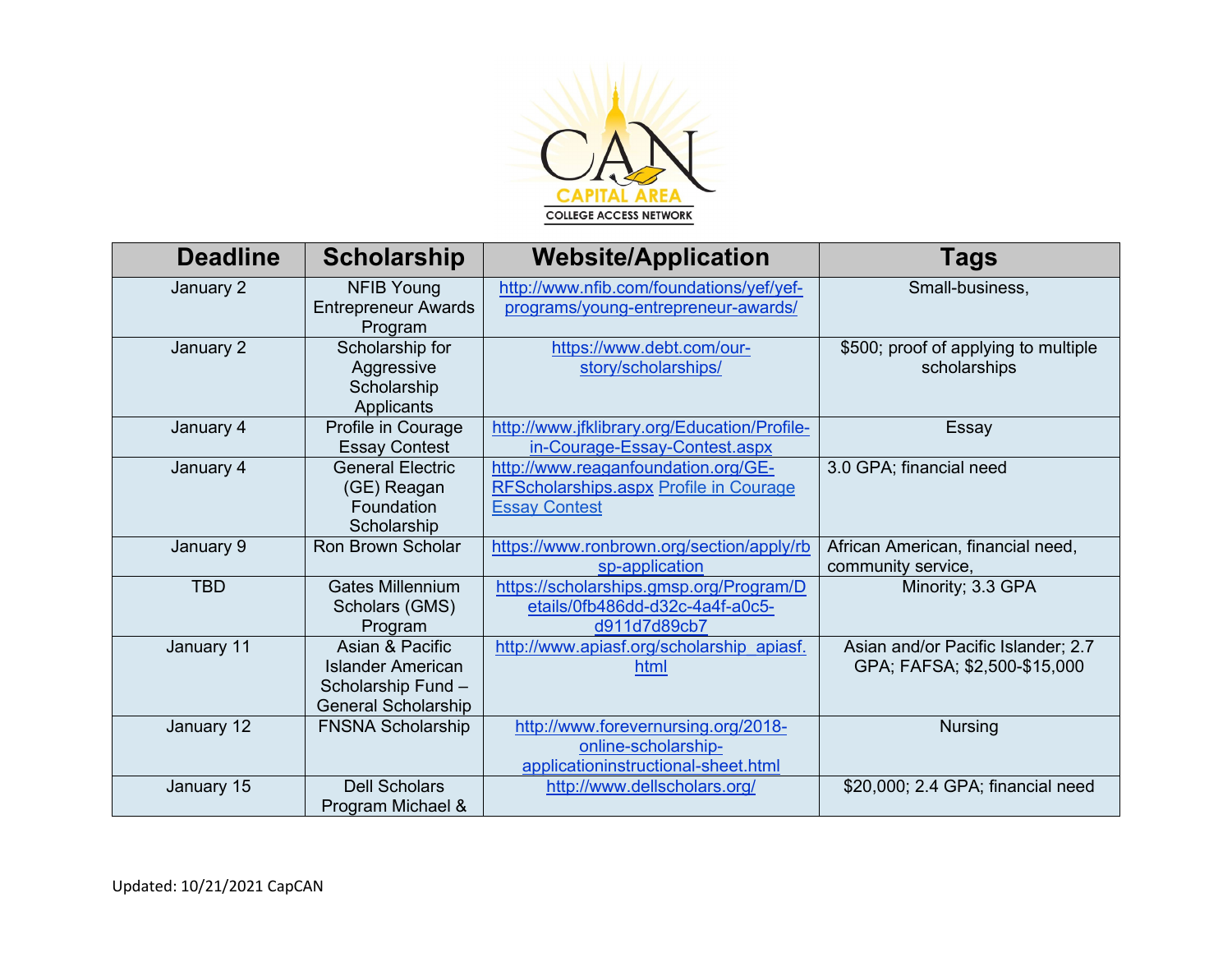

|            | <b>Susan Dell</b><br>Foundation                                                                                |                                                                                      |                                                                                                          |
|------------|----------------------------------------------------------------------------------------------------------------|--------------------------------------------------------------------------------------|----------------------------------------------------------------------------------------------------------|
| January 15 | <b>Providian Medical</b><br>Scholarship-Winter                                                                 | http://www.providianmedical.com/providia<br>n-medical-scholarship/                   | 3.0 GPA; \$500; essay; medical;<br>veterinary                                                            |
| January 15 | <b>WMU Undergraduate</b><br><b>Students in Family</b><br>and Consumer<br><b>Sciences</b>                       | https://wmich.edu/familyconsumer/scholar<br><b>ships</b>                             | <b>Western Michigan University;</b><br>Industrial education technology;<br>\$20,000;recommendation;FAFSA |
| January 26 | <b>MIAEYC Brian White</b><br>Scholarship                                                                       | http://www.miaeyc.org/awards/brian-<br>white-scholarship/                            | Elementary education; Michigan;<br>early childhood development;<br>3.0 GPA,                              |
| January 26 | <b>MIAEYC</b> Student<br><b>Leadership Award</b>                                                               | http://www.miaeyc.org/awards/student-<br>leadership-award/                           | \$2,000; 2.75 GPA; potential phone<br>interview                                                          |
| January 31 | <b>Rise Scholarship</b><br>Foundation                                                                          | http://risescholarshipfoundation.org/rise-<br>award/apply-now/                       | 2.5 GPA; learning disability or ASD<br>diagnosis                                                         |
| January 31 | <b>Michigan Council of</b><br>Women in<br><b>Technology</b><br><b>Scholarships</b>                             | https://www.mcwt.org/Scholarships 196.h<br>tml                                       | Michigan; laptop; women; \$5,000                                                                         |
| January 31 | <b>ARRL Scholarship</b><br>Program                                                                             | http://www.arrl.org/scholarship-<br>descriptions                                     | Radio amateurs; \$500-\$5,00;<br>transcripts submitted by Feb. 15                                        |
| January 31 | <b>Union Plus</b><br>Scholarship                                                                               | https://www.unionplus.org/college-<br>education-financing/union-plus-<br>scholarship | \$500-\$4,000;3.0 GPA; financial<br>need; child of union member                                          |
| January 31 | <b>Lansing Community</b><br><b>College Student</b><br><b>Leadership Academy</b><br><b>Service Scholarships</b> | http://www.lcc.edu/scholarships/general/le<br>adership/                              | <b>Community service; Lansing</b><br><b>Community College</b>                                            |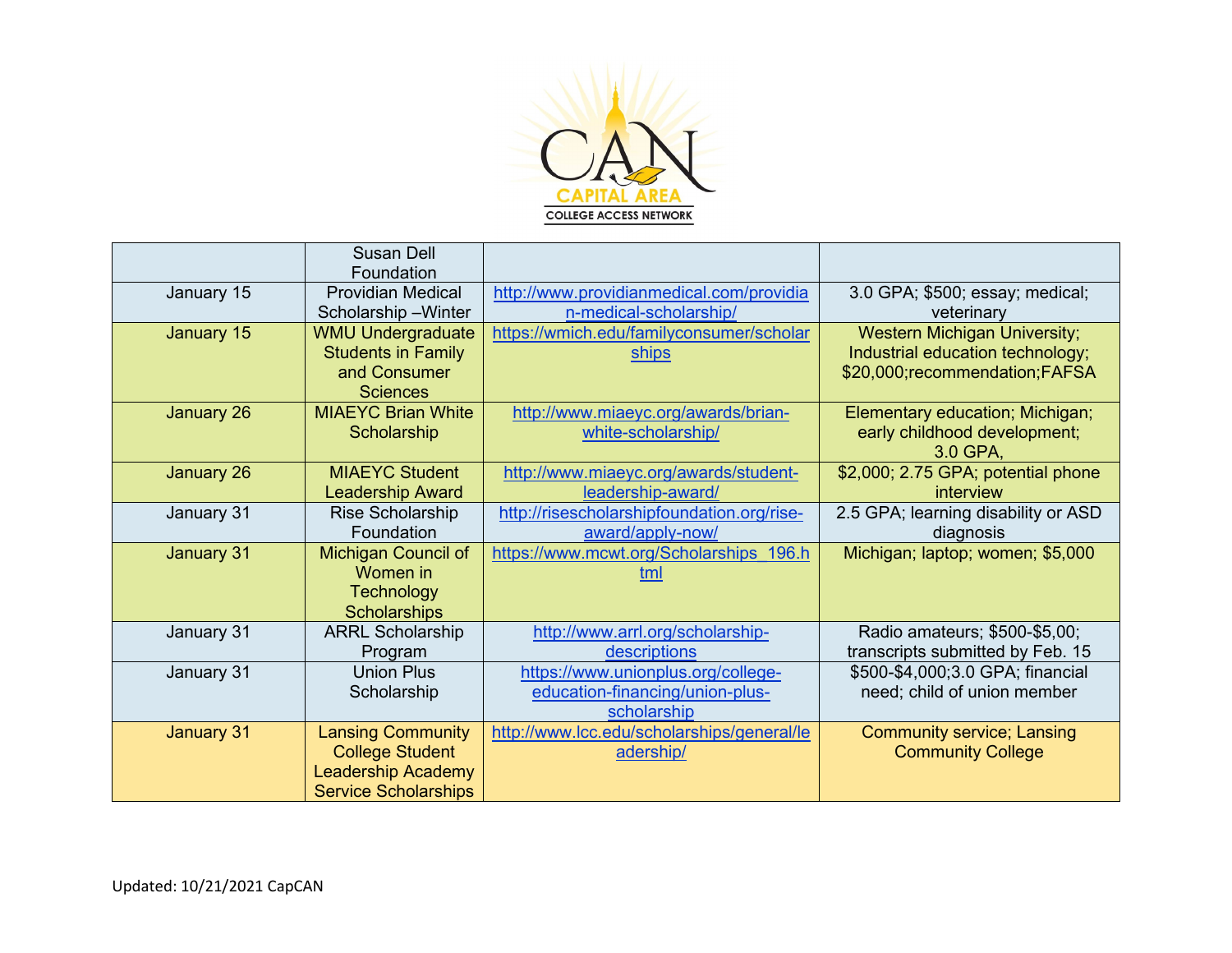

| January 31        | Lake Michigan Credit        | https://www.lmcu.org/about/community-     | \$2000, resident of Michigan, essay    |
|-------------------|-----------------------------|-------------------------------------------|----------------------------------------|
|                   | Union                       | relations/hutt-scholarship/               |                                        |
| February 1        | Epsilon Sigma Alpha         | http://www.epsilonsigmaalpha.org/scholar  | <b>Multiple</b>                        |
|                   | Foundation                  | ships-and-grants/scholarships             |                                        |
|                   | Scholarships                |                                           |                                        |
| February 1        | Women in Federal            | http://www.wifle.org/programs.htm#Schol   | Women; 3.0 GPA; criminal justice;      |
|                   | Law Enforcement             | arshipProgram                             | social studies; public administration; |
|                   | Scholarship Program         |                                           | computer science; finance;             |
|                   |                             |                                           | chemistry; physics                     |
| February 1        | American Nuclear            | http://www.new.ans.org/honors/scholarshi  | \$1,000; nuclear engineering           |
|                   | <b>Society Scholarships</b> | DS/                                       |                                        |
| February 1        | Zeta Phi Beta               | http://www.zpbnef1975.org/                | \$500; \$1,000; Varies                 |
|                   | Sorority,                   |                                           |                                        |
|                   | <b>National Educational</b> |                                           |                                        |
|                   | Foundation, Inc.            |                                           |                                        |
| February 1        | Jackie Robinson             | http://www.jackierobinson.org/apply/progr | Minority; 22 ACT; community service    |
|                   | Scholarship                 | ams                                       |                                        |
| February 1        | <b>Community Choice</b>     | https://www.communitychoicecu.com/reso    | 2.5 GPA; Michigan; transcripts;        |
|                   | Foundation                  | urces/scholarships                        | essay                                  |
|                   | Scholarship                 |                                           |                                        |
| February 2        | Kathryn Turner              | https://goo.gl/58KWtw                     | Internship; summer; 10 week            |
|                   | Diversity and               |                                           | program; database                      |
|                   | Technology                  |                                           |                                        |
|                   | Internship                  |                                           |                                        |
| <b>February 7</b> | <b>Michigan Society of</b>  | http://www.michiganspe.org/?page=Schol    | 3.0 GPA; 26 ACT; 1100 SAT;             |
|                   | Professional                | arships                                   | Engineering                            |
|                   | Engineers                   |                                           |                                        |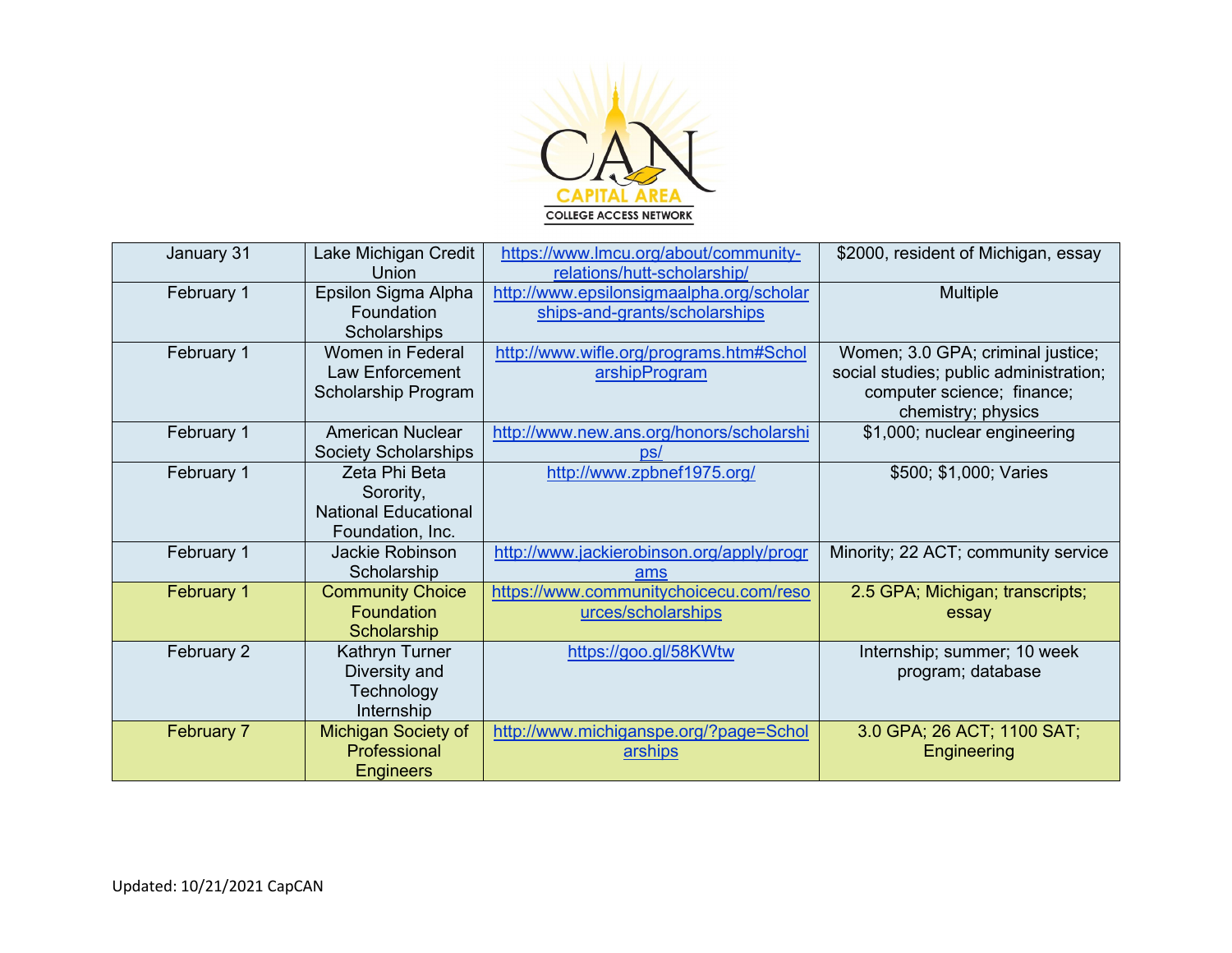

| February 10        | <b>Bezos Scholars</b><br>$Program - The$<br>Aspen Institute                      | http://www.bezosfamilyfoundation.org/app<br>lication                         | H.S Junior; AP/IB; (PSAT, SAT or<br>ACT)                                                                                                                 |
|--------------------|----------------------------------------------------------------------------------|------------------------------------------------------------------------------|----------------------------------------------------------------------------------------------------------------------------------------------------------|
| February 15        | <b>Saginaw Community</b><br>Foundation<br><b>Scholarships</b>                    | http://www.saginawfoundation.org/site/sc<br>holarships/                      | Broadcast radio; financial need;<br>Ingham; Eaton; Clinton                                                                                               |
| February 15        | Society of Women<br>Engineers                                                    | https://scholarships.swe.org/applications/l<br>ogin.asp                      | Female; Engineering; sophomore<br>through graduate students                                                                                              |
| February 15        | <b>Hispanic Scholarship</b><br>Fund                                              | https://www.hsf.net/scholarship                                              | Must be hispanic heritage, 3.0 GPA,<br>must be US Resident/Permanent<br>Legal Resident/DACA/Eligible Non-<br>Citizen, Need-based between \$500-<br>5,000 |
| February 20        | <b>Vegetarian Resource</b><br><b>Group Scholarship</b>                           | http://www.vrg.org/student/scholar.htm                                       | \$5,000; \$10,000; passion for<br>vegetarianism                                                                                                          |
| February 21        | The Engineering<br>Society of Detroit                                            | https://www.esd.org/awards/outstanding-<br>high-school-student-of-the-year/  | Engineering; science                                                                                                                                     |
| <b>February 21</b> | Donna Jean Lowery<br>Scholarship                                                 | Email: justin@goodfruitvideo.com                                             | Severe disability; \$500;<br>questionnaire                                                                                                               |
| February 22        | <b>Michigan Education</b><br>Association                                         | http://www.mea.org/mea-scholarship                                           | Michigan; \$1,000                                                                                                                                        |
| February 22        | <b>Lansing Educational</b><br>Advancement<br><b>Foundation (LEAF)</b>            | http://www.lansingleaf.org/scholarships.ht<br>OR see Adviser for application | 3.0 GPA; Lansing; \$500-\$1,000                                                                                                                          |
| February 24        | Delta Sigma Theta<br>Sorority, Inc.-<br><b>Lansing Alumnae</b><br><b>Chapter</b> | http://www.lacdeltas.org/scholarship/                                        | Community service; Lansing public,<br>private, parochial high school                                                                                     |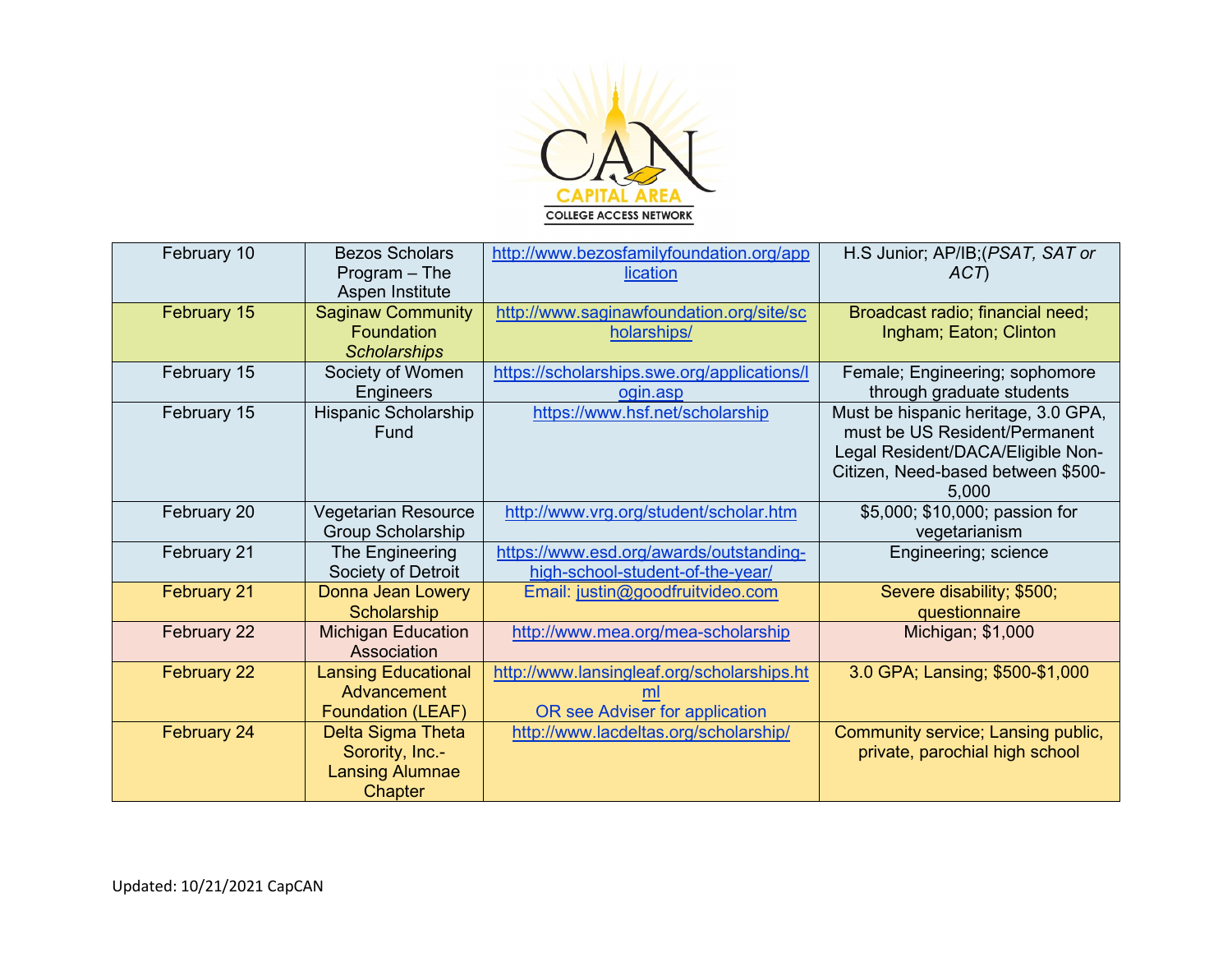

| February 24    | <b>Patient Advocate</b><br>Foundation | http://www.patientadvocate.org/events.ph<br>$p?p=69$ | Survivor of life threatening disease<br>within 5 yrs      |
|----------------|---------------------------------------|------------------------------------------------------|-----------------------------------------------------------|
| February 25    | theDream.us                           | https://www.thedream.us/scholarships/nat             | current DACA or TPS status                                |
|                | <b>National Scholarship</b>           | ional-scholarship/                                   |                                                           |
| <b>TBD '19</b> | Kroger "I Can Make                    | http://www.icanmakehistory.com/index.ph              | Grades 4 <sup>th</sup> -12 <sup>th</sup> ; original work, |
|                | <b>History" Contest</b>               |                                                      |                                                           |
| March 1        | <b>Detroit News</b>                   | http://content-                                      | \$1,000; nominated;                                       |
|                | <b>Outstanding High</b>               | static.detroitnews.com/pdf/2018/2018grad             | Michigan                                                  |
|                | <b>School Graduate</b>                | s.pdf                                                |                                                           |
|                | <b>Scholarship Program</b>            |                                                      |                                                           |
| March 1        | American Legion                       | https://www.alaforveterans.org/Scholarshi            | \$3,500; \$3,000; \$2,500; military;                      |
|                | Auxiliary Children of                 | ps/Children-of-Warriors-National-                    | decedents; community service                              |
|                | Warrior's                             | Presidents--Scholarship/                             |                                                           |
|                | Scholarship                           |                                                      |                                                           |
| March 1        | <b>Tall Clubs</b>                     | http://www.tall.org/tci-foundation.html              | \$1,000; men 6'2"; women 5'10"                            |
|                | International                         |                                                      |                                                           |
|                | Scholarship                           |                                                      |                                                           |
| March1         | <b>National Spirit of</b>             | http://michalaux.org/scholarships/                   | \$5,000; military; junior member; 3.0                     |
|                | <b>Youth Scholarship</b>              |                                                      | GPA; Michigan                                             |
|                | Application                           |                                                      |                                                           |
| March 1        | <b>National Children of</b>           | http://michalaux.org/scholarships/                   | \$3,500; \$3,000; \$2,500; military;                      |
|                | <b>Warriors Scholarship</b>           |                                                      | decedents; Michigan                                       |
|                | Application                           |                                                      |                                                           |
| March 1        | <b>Rosa Parks</b>                     | http://rosaparksscholarshipfoundation.org/           | 2.5 GPA; ACT or SAT; Michigan                             |
|                | Scholarship                           | Scholarship.htm                                      |                                                           |
|                | <b>Foundation</b>                     |                                                      |                                                           |
| March 1        | <b>Blacks at Microsoft</b>            | http://www.microsoft.com/about/diversity/            | African; Ethiopian; African American;                     |
|                | African Heritage                      | en/us/programs/blacks-scholarships.aspx              | engineering; computer science;                            |
|                | Scholarship                           |                                                      | computer information systems;                             |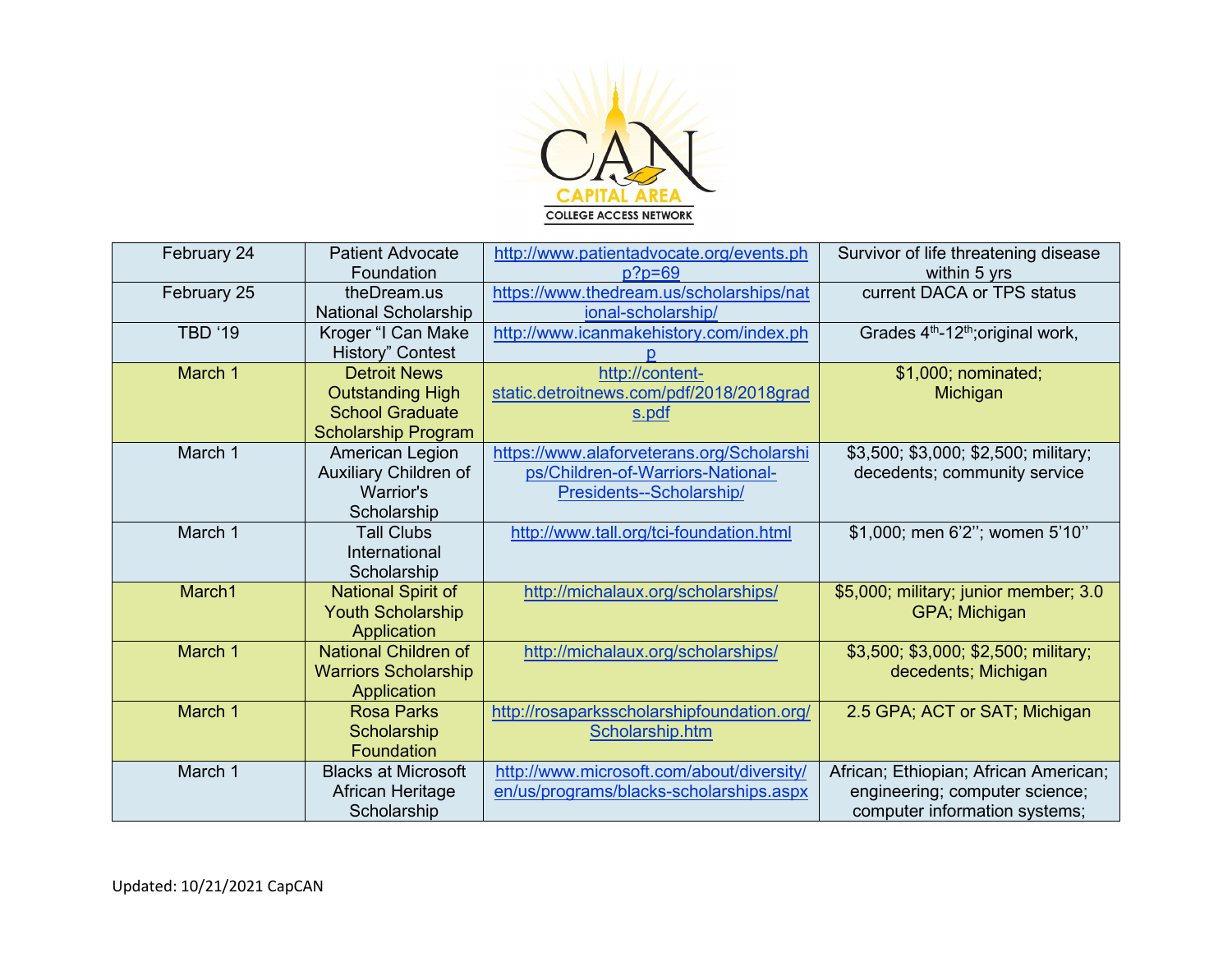

|            |                                                                       |                                                                                            | business; finance; business<br>administration; marketing; 3.3 GPA;<br>\$5,000                                       |
|------------|-----------------------------------------------------------------------|--------------------------------------------------------------------------------------------|---------------------------------------------------------------------------------------------------------------------|
| March 1    | <b>American Chemical</b><br>Society                                   | http://www.acs.org/content/acs/en/funding<br>-and-<br>awards/scholarships/acsscholars.html | U.S. Citizen, African American,<br>Hispanic, American Indian, chemical<br>sciences, chemical technology,<br>\$5,000 |
| March 1    | <b>Carl Parsell</b><br><b>Scholarship Fund</b><br>Application         | http://www.maff.org/scholarship-<br>information                                            | Michigan; \$1,000; public employee                                                                                  |
| March 1    | <b>Making the Turn</b><br><b>Against Parkinson's</b><br>Scholarship   | http://www.makingtheturngolf.com/3/schol<br>arship-award.htm                               | Michigan; relative; \$5,000                                                                                         |
| March 1    | Michigan<br>Competitive<br>Scholarship                                | http://www.michigan.gov/mistudentaid/0,4<br>636,7-128-60969 61016-274563--<br>.00.html     | Financial need; Michigan; FAFSA                                                                                     |
| March 1    | Culver's VIP<br>Foundation<br>Scholarship                             | http://www.culvers.com/inside-culvers/vip-<br>foundation                                   | <b>Culver's Team Member</b>                                                                                         |
| March 1    | <b>Michigan Tuition</b><br>Grant                                      | http://www.michigan.gov/mistudentaid/0,4<br>636,7-128-60969 61016-274564--<br>.00.html     | Financial need; Michigan; FAFSA;<br>independent colleges/universities                                               |
| March 1    | <b>Marshall Community</b><br><b>Foundation</b><br><b>Scholarships</b> | http://marshallcf.wsiefusion.net/graduatin<br>g-seniors                                    | Eaton County; essay; letters of<br>reference; transcripts                                                           |
| <b>TBD</b> | Michigan Masonic<br>Charitable<br>Foundation                          | http://www.michiganmasonsfoundation.or<br>g/Home/ProgramsMobil/ScholarshipsMob             | Accredited college; matching<br>contribution of up to \$1,500                                                       |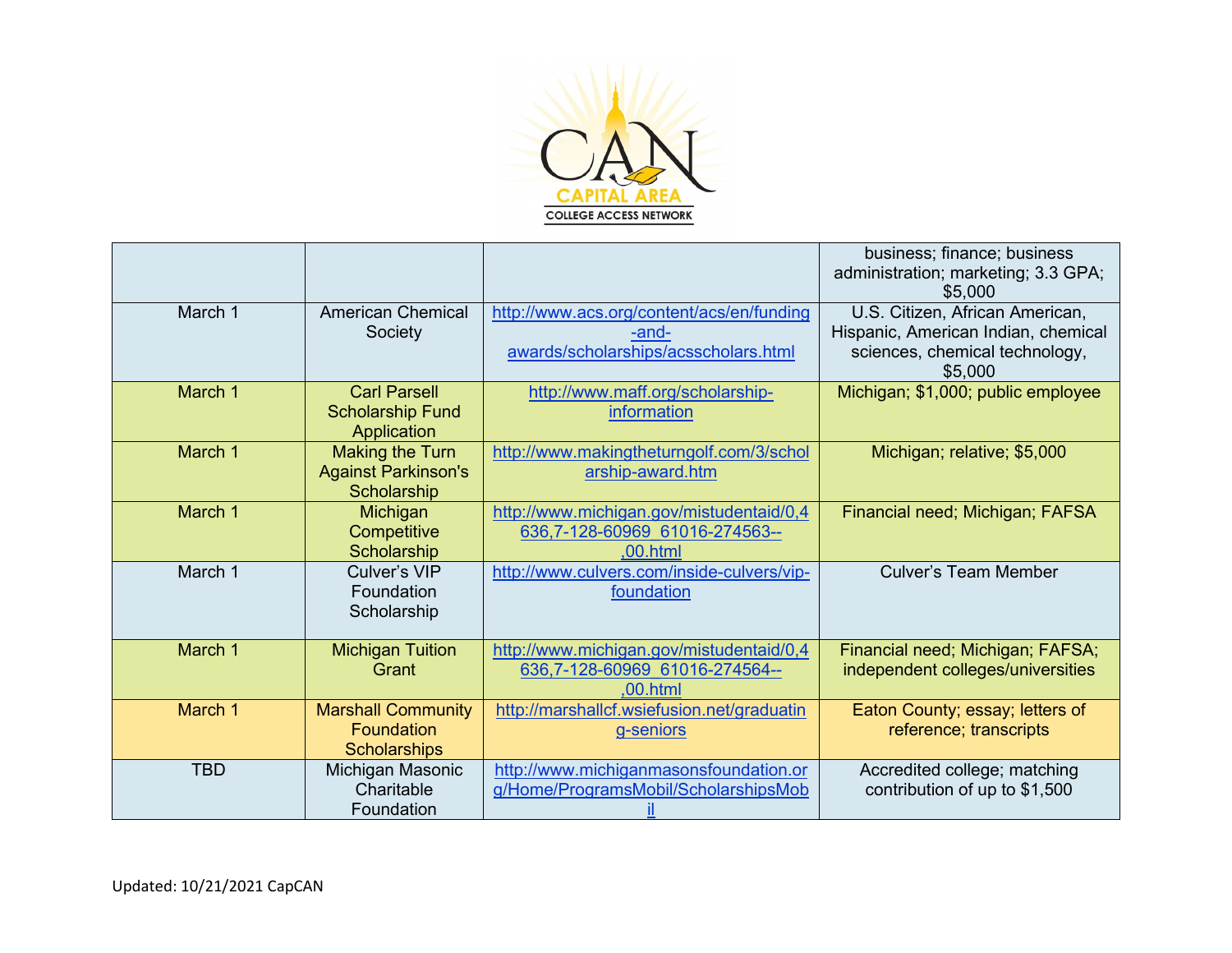

| March 5  | The Joyce Ivy<br><b>Foundation Summer</b><br><b>Scholars Program</b>                                               | http://www.joyceivyfoundation.org/summe<br>r-scholars.html                | Female; financial aid; 11 <sup>th</sup> or 12 <sup>th</sup><br>graders                                                             |
|----------|--------------------------------------------------------------------------------------------------------------------|---------------------------------------------------------------------------|------------------------------------------------------------------------------------------------------------------------------------|
| March 5  | $UCB - Family$<br>Epilepsy Scholarship<br>Program                                                                  | https://ucbepilepsyscholarship.com/defaul<br><u>t.aspx</u>                | \$5,000; epilepsy                                                                                                                  |
| March 7  | <b>Beta Sole</b><br>Foundation                                                                                     | http://betasolefoundation.org/students                                    | 3.0, transcript, one page paper                                                                                                    |
| March 8  | <b>Michael Yasick</b><br><b>ADHD Scholarship</b><br>by Shire                                                       | http://www.shireadhdscholarship.com/US/<br>about.aspx                     | ADHD; \$2,000 and prepaid year of<br><b>ADHD</b> coaching                                                                          |
| March 12 | President Gerald R.<br><b>Ford Student Essay</b><br>Challenge                                                      | https://geraldrfordfoundation.org/student-<br>essay-challenge-rules/      | Essay; 9-12 <sup>th</sup> ; \$250-1,000                                                                                            |
| March 12 | <b>Lake Trust</b><br>Foundation                                                                                    | https://laketrust.org/Foundation/scholarshi<br>$\underline{\mathsf{ps}}$  | New Beginnings Scholarship-\$5,000,<br>trade/technical career<br>Michigan Impact Scholarship- full<br>tuition at Cleary University |
| March 14 | <b>Jack Kent Cooke</b><br><b>Young Scholars</b><br>Program                                                         | http://www.jkcf.org/scholarship-<br>programs/young-scholars/how-to-apply/ | 7 <sup>th</sup> grade students, Mostly A's,<br>financial assistance                                                                |
| March 15 | <b>Military Officers</b><br>Association of<br><b>America Capital Area</b><br><b>College Scholarship</b><br>Program | http://www.cacmoaa.org/Scholarships.asp<br>x                              | Lansing; Military; descendants;<br>Michigan; \$1,000; \$1,250                                                                      |
| March 16 | <b>The Aldinger</b><br>Scholarship Fund -<br><b>Highfields</b>                                                     | http://www.highfields.org/resources/                                      | \$1,500; Highfields participant or<br>relative                                                                                     |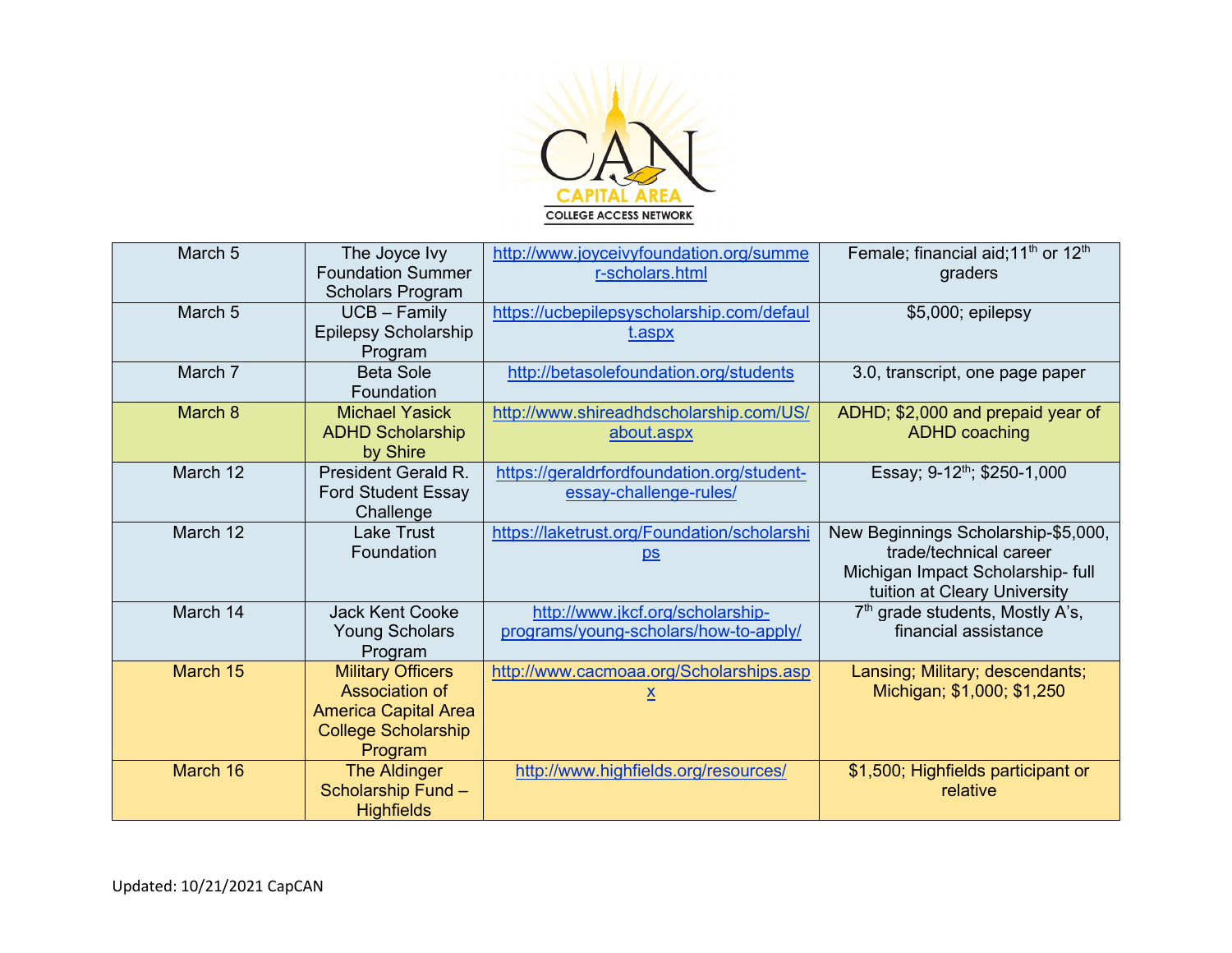

| March 15   | Michigan School<br>Counseling<br><b>Association High</b><br><b>School Student</b>               | http://www.mich-<br>sca.org/content.asp?pl=29&sl=790&conte<br>$ntid = 790$                                                         | \$1,000; Michigan                                                                  |
|------------|-------------------------------------------------------------------------------------------------|------------------------------------------------------------------------------------------------------------------------------------|------------------------------------------------------------------------------------|
|            | Scholarship                                                                                     |                                                                                                                                    |                                                                                    |
| March 15   | The American<br><b>Association of Blacks</b><br>in Energy - Michigan<br>Chapter                 | http://aabe.org/index.php?component=pa<br>ges&id=582                                                                               | Minority; Michigan; sciences;<br>technology; engineering; math; 3.0<br><b>GPA</b>  |
| March 15   | <b>Horatio Alger</b><br><b>National Career &amp;</b><br><b>Technical</b><br>Scholarship Program | https://www.acteonline.org/general.aspx?i<br>d=9723#.WTVsmZLyvct                                                                   | \$2,500, Career & Technical<br>Education                                           |
| March 19   | <b>Gamers in Real Life</b><br>(G.I.R.L) Game<br><b>Design Competition</b>                       | https://www.unigo.com/scholarships/weird<br>/weird-scholarships/gamers-in-real-life--g-<br>i-r-l---game-design-competition/1002965 | Undergraduate; 3.0+GPA; \$10,000;<br>10 week internship; essay; women in<br>gaming |
| March 23   | <b>Cesar Chavez Essay</b><br>Competition                                                        | https://www.facebook.com/lansingforcesa<br>rechavez/                                                                               | \$500; Lansing High School Senior                                                  |
| March 16   | The Richard &<br><b>Lorayne Otto</b><br>Scholarship                                             | http://www.ourcommunity.org/grantmakin<br>g/scholarships/ottoscholarship                                                           | \$2,500-\$3,000; dependent of Auto<br><b>Owners</b>                                |
| March 17   | <b>National Association</b><br>of Black Auto<br>Suppliers (NABS)<br>Scholarship                 | http://www.nabssf.org/                                                                                                             | African American; 3.0 GPA;<br>engineering; technology; business                    |
| <b>TBD</b> | Alpha Kappa Alpha -<br>Delta Tau Omega<br><b>Chapter Senior</b><br><b>Salute Scholarship</b>    | http://deltatauomega-aka.com/senior-<br>salute-program/                                                                            | Lansing; female; African American                                                  |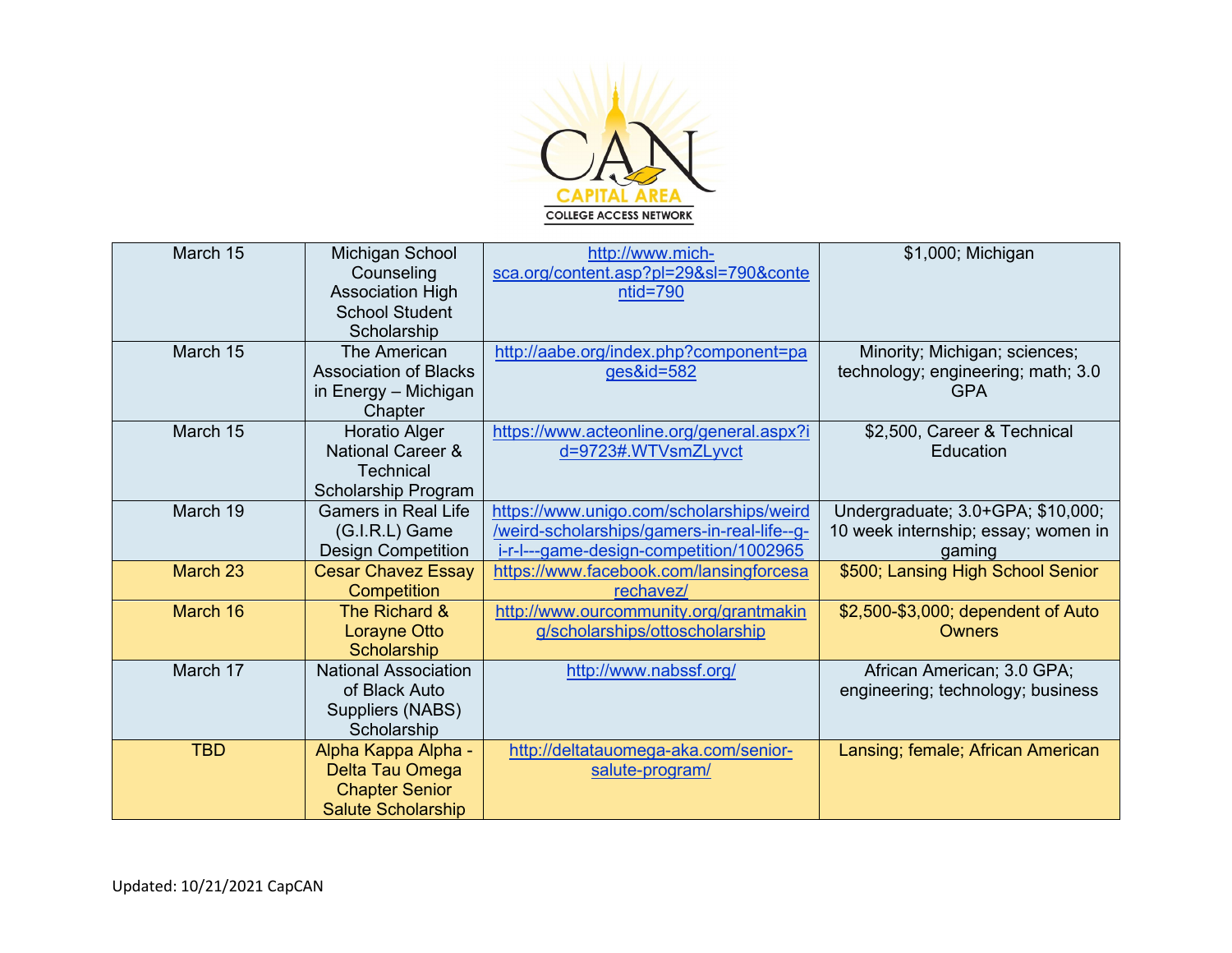

| <b>TBD</b> | Zonta Scholarship<br>for Young Women in<br><b>Public Affairs Award</b>                | See www.zonta.org and contact<br>mvweissert@loomislaw.com for<br>application                                              | Women; \$500; \$1,000; \$4,000;<br>volunteerism; government;<br>leadership; knowledge and support<br>of Zonta |
|------------|---------------------------------------------------------------------------------------|---------------------------------------------------------------------------------------------------------------------------|---------------------------------------------------------------------------------------------------------------|
| March 26   | Teens for<br>Alzheimer's<br><b>Awareness College</b><br>Scholarship                   | https://alzfdn.org/young-leaders-of-<br>afa/afa-teens/2608-2/                                                             | \$500-\$5,000; sharing Alzheimer's<br>experiences; essay                                                      |
| March 30   | Hispanic Scholarship<br>Fund                                                          | https://www.hsf.net/scholarships                                                                                          | Hispanic heritage; 3.0 GPA; FAFSA;<br>\$500-\$5,000                                                           |
| March 30   | <b>CASE Credit Union</b><br><b>Chubb Hayes</b><br><b>Feeman Scholarship</b>           | https://www.casecu.org/?Cabinet=Main&<br>Drawer=Student&Folder=Under+18⋐<br>Folder=Chubb%2fHayes%2fFeeman+Sch<br>olarship | \$1,000; letters of reference;<br>transcript; FAFSA                                                           |
| March 30   | <b>Alsame Scholarship</b>                                                             | https://alsame.org/scholarships/                                                                                          | Latino(a); 2.5 GPA; high school<br>senior                                                                     |
| March 31   | <b>Labor Council for</b><br>Latin American<br>Advancement                             | file:///C:/Users/capcan/Downloads/Final20<br>20LCLAA%20Scholarship%20Application<br>.html                                 | \$1,000; Essay, high school senior in<br><b>Greater Lansing Area High School</b>                              |
| March 31   | The Mason VFW<br><b>Creative Patriotic Art</b><br><b>Award Scholarship</b><br>Contest | https://vfwauxiliary.org/scholarships/youn<br>g-american-creative-patriotic-art-contest/                                  | 9 <sup>th</sup> ; 10 <sup>th</sup> ; 11 <sup>th</sup> ; 12 <sup>th</sup> graders; VFW<br>Auxiliary            |
| March 31   | <b>Lighthouse Guild</b><br>Scholarship Program                                        | http://www.lighthouseguild.org/programs-<br>services/scholarships/                                                        | \$10,000; legally blind; personal<br>statement                                                                |
| March 31   | <b>LULAC National</b><br>Scholarship Fund                                             | http://www.lnesc.org/#!lnsf/c17bl                                                                                         | 3.0 GPA; 23 ACT; 1100 SAT; \$250-<br>\$2,000                                                                  |
| March 31   | <b>American Hellenic</b><br>Educational                                               | https://ahepa.org/Education-<br>Scholarships.htm                                                                          | Greek; \$2,000                                                                                                |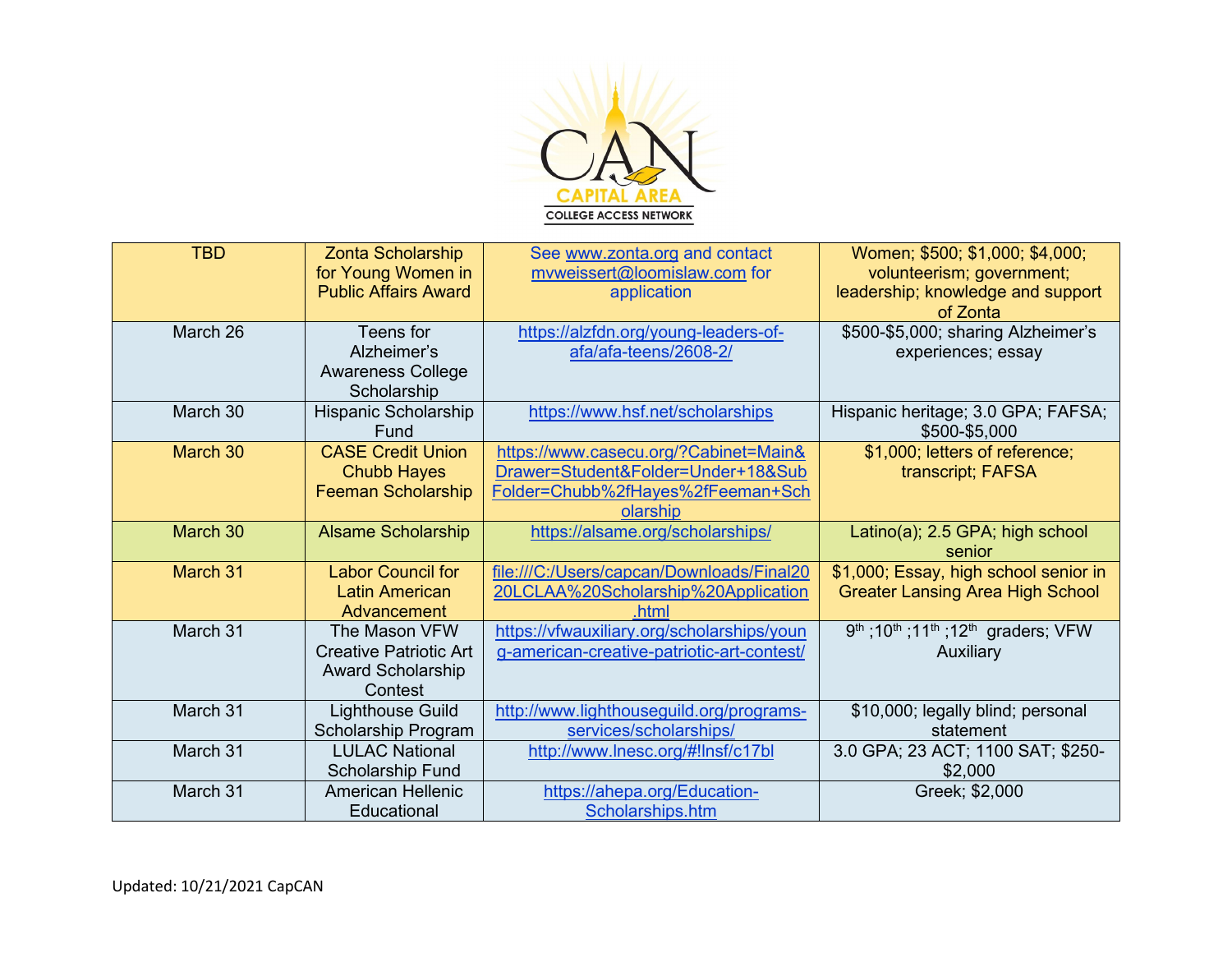

|                  | Progressive<br>Association<br>Educational<br>Foundation                      |                                                                                        |                                                                                      |
|------------------|------------------------------------------------------------------------------|----------------------------------------------------------------------------------------|--------------------------------------------------------------------------------------|
| March 31         | <b>National Federation</b><br>of the Blind<br>Scholarships                   | https://nfb.org/scholarships                                                           | \$3,000 to \$12,000; legally blind                                                   |
| March 31         | P. Buckley Moss<br>Endowed<br>Scholarship                                    | http://mossfoundation.org/educational-<br>scholarships-grants-awards                   | \$1,500; Dyslexia; language related<br>learning disability                           |
| March 31         | <b>Foster Care to</b><br><b>Success</b>                                      | http://www.fc2success.org/our-<br>programs/information-for-students/                   | Foster care; \$1,500 to \$6,000                                                      |
| March 31         | Westran Insurance<br>Scholarship<br>Foundation                               | http://www.afhi.com/westran-<br>scholarship/apply-for-scholarship/                     | Great Lakes Region; insurance;<br>resume; transcript; letters of<br>reference; essay |
| <b>OMarch 31</b> | <b>Grace Lutheran</b><br>Church                                              | http://www.lesliek12.net/high-<br>school/student-services/scholarship-<br>information/ | \$500-\$1,500                                                                        |
| <b>TBD</b>       | <b>Robert Holden</b><br><b>Scholarship Kiwanis</b><br><b>Club of Lansing</b> | See College Adviser for application                                                    | Lansing; \$500 to \$1,000; financial<br>need; no minimum GPA                         |
| April 1          | <b>Lansing Educational</b><br><b>Endowment Fund</b>                          | http://www.lansingleaf.org/scholarships.ht<br>ml                                       | Various scholarships, Lansing<br>School District senior, 3.0 GPA                     |
| April 1          | <b>National Non-</b><br><b>Traditional</b><br>Scholarship<br>Application     | http://michalaux.org/scholarships/                                                     | \$2,000; military; non-traditional;<br>member; Michigan                              |
| April 1          | Fred & Lena Meijer<br>Scholarship                                            | http://www.meijer.com/assets/site/feature<br>s/scholarship/index.html                  | Meijer team member; descendent                                                       |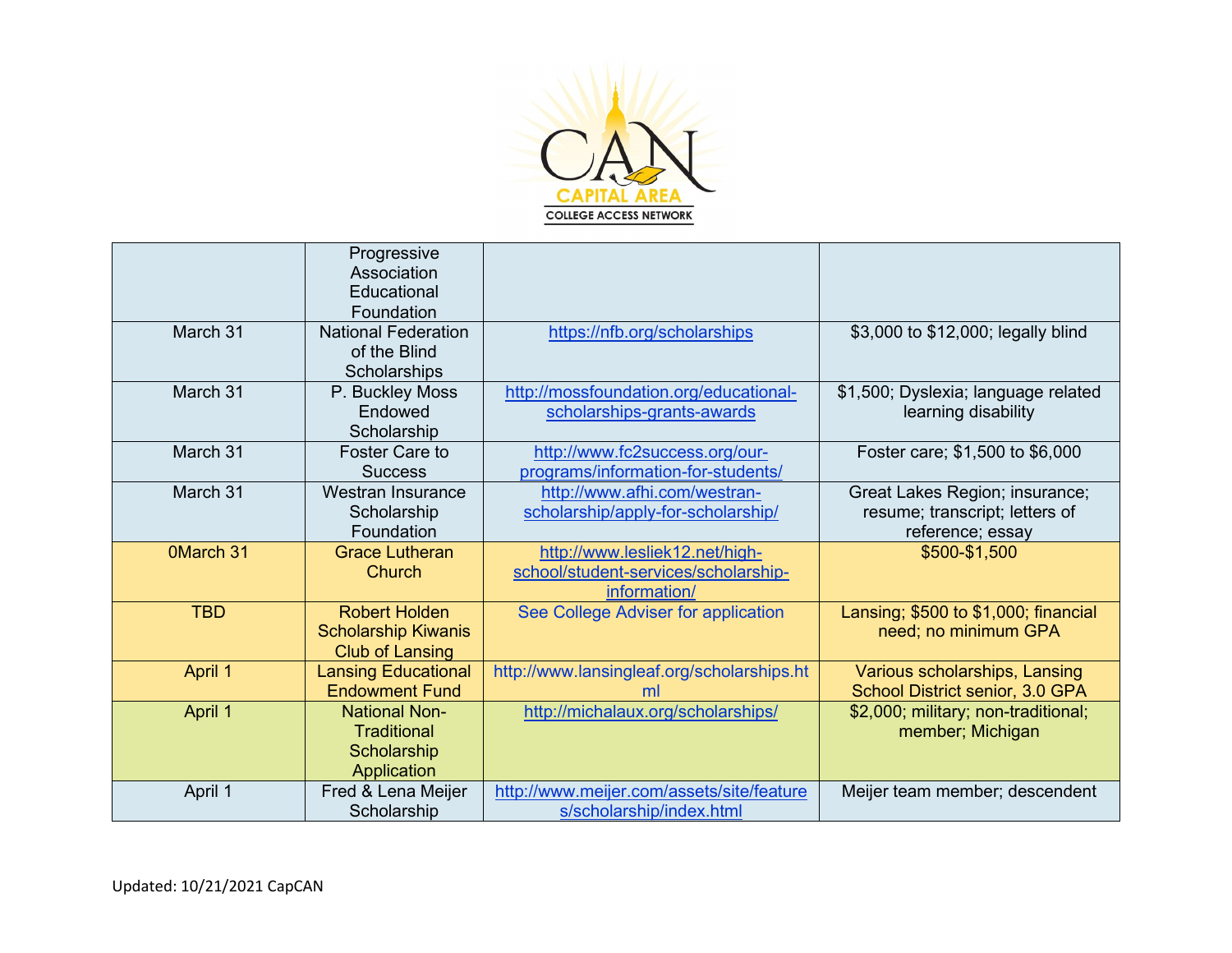

| April 1           | American Institute of<br><b>CPAs</b>           | https://www.thiswaytocpa.com/education/<br>aicpa-legacy-scholarships/ | Minority; accounting; community<br>service; \$1,000-\$5,000 |
|-------------------|------------------------------------------------|-----------------------------------------------------------------------|-------------------------------------------------------------|
| April 1           | <b>American Nuclear</b>                        | http://www.new.ans.org/honors/scholarshi                              | \$1,000; nuclear engineering                                |
|                   | <b>Society Scholarships</b>                    | <u>ps/</u>                                                            |                                                             |
| <b>April 1-15</b> | <b>Marshall Community</b>                      | http://marshallcf.wsiefusion.net/graduatin                            | Eaton County; essay; letters of                             |
|                   | <b>Foundation</b><br><b>Scholarships</b>       | g-seniors                                                             | reference; transcripts                                      |
| April 1           | <b>Tom Schneider</b>                           | http://www.lesliek12.net/high-                                        | Lansing; \$500                                              |
|                   | <b>Peacemaker Award</b>                        | school/student-services/scholarship-                                  |                                                             |
|                   |                                                | information/                                                          |                                                             |
| April 1           | Junior League of<br><b>Lansing Scholarship</b> | https://www.jllansing.org/?nd=scholarship                             | Community service; financial need;                          |
|                   | <b>Fund Nomination</b>                         | $\underline{\underline{s}}$                                           | Lansing; men; women                                         |
| April 1           | <b>National Restaurant</b>                     | https://www.chooserestaurants.org/Progr                               | Food service industry;                                      |
|                   | Association                                    | ams-and-Scholarships/Undergraduate-                                   |                                                             |
|                   | Education                                      | <b>Scholarships/Application-Information</b>                           |                                                             |
|                   | Foundation                                     |                                                                       |                                                             |
| April 1           | <b>American Fire</b>                           | http://www.afsascholarship.org/hsinformat                             | \$2,000; trade school education                             |
|                   | Sprinkler Scholarship                          | ion.html                                                              |                                                             |
|                   | Contest                                        |                                                                       |                                                             |
| April 1           | William G. Coyne                               | http://www.cuone.org/about/scholarships.                              | 3.0 GPA; community service                                  |
|                   | <b>Memorial</b>                                | aspx                                                                  |                                                             |
|                   | Scholarship Program                            |                                                                       |                                                             |
| April 1           | <b>Michigan Retailers</b>                      | https://www.retailers.com/member-                                     | \$1,000; dependents; Michigan;                              |
|                   | <b>Association (MRA)</b>                       | benefits/scholarship-program/                                         |                                                             |
|                   |                                                | <b>Access Code is MIRA</b>                                            |                                                             |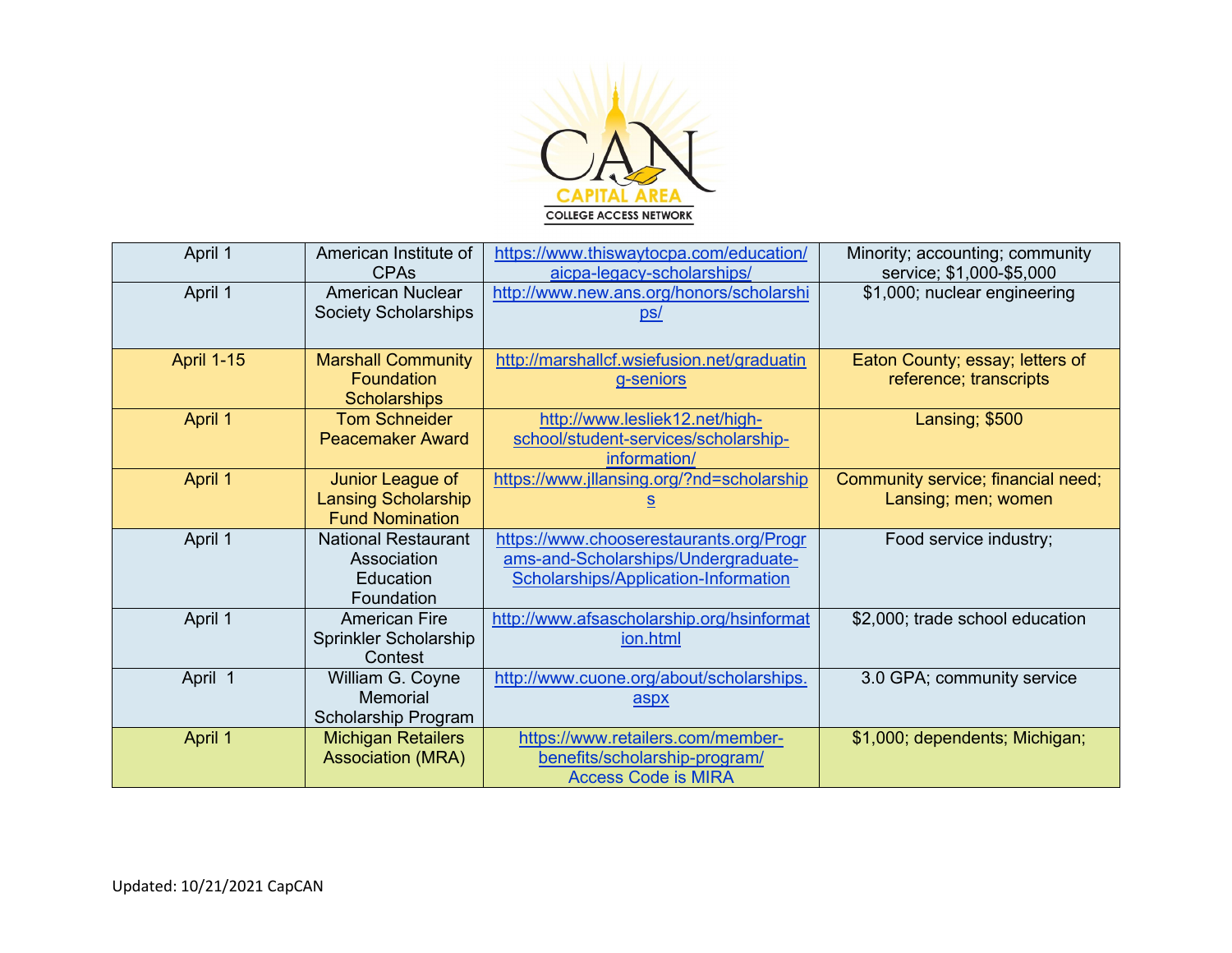

| April 6  | 2017 Aeroquip Credit<br>Union - John Park III | https://www.aeroquipcu.com/member-<br>resources/john-park-iii-scholarship- | \$1,500; \$1,000; \$500; 2.5 GPA;<br>member of Aeroquip Credit Union |
|----------|-----------------------------------------------|----------------------------------------------------------------------------|----------------------------------------------------------------------|
|          | Scholarship Awards.                           | awards                                                                     |                                                                      |
| April 9  | The American                                  | https://www.legion.org/scholarships/legac                                  | Active Boy Scout Troop; Varsity                                      |
|          | Legion Eagle Scout                            | y/about                                                                    | Scout Team; Venturing Crew                                           |
|          | of the Year                                   |                                                                            |                                                                      |
|          | Scholarship                                   |                                                                            |                                                                      |
| April 14 | Penguin Random                                | http://us.penguingroup.com/static/pages/s                                  | \$1,000; ages 16-18                                                  |
|          | House: Annual                                 | ervices-academic/essayhome.html                                            |                                                                      |
|          | <b>Signet Classics</b>                        |                                                                            |                                                                      |
|          | <b>Student Scholarship</b>                    |                                                                            |                                                                      |
|          | <b>Essay Contest</b>                          |                                                                            |                                                                      |
| tbd      | <b>Lansing Juneteenth</b>                     | https://www.lansingjuneteenthcelebration.                                  | Essay; $6th - 12th$ grades                                           |
|          | <b>Celebration: Essay</b>                     | org/essay-contest                                                          |                                                                      |
|          | Contest &                                     |                                                                            |                                                                      |
|          | <b>Scholarship Program</b>                    |                                                                            |                                                                      |
| April 15 | College JumpStart                             | http://www.jumpstart-scholarship.net/                                      | \$1,000; essay                                                       |
|          | Scholarship Program                           |                                                                            |                                                                      |
| April 15 | Alpha Kappa Alpha -                           | https://akaeaf.org/scholarships                                            | Multiple; community service; 3.0                                     |
|          | Undergraduate                                 |                                                                            | <b>GPA</b>                                                           |
|          | Scholarships                                  |                                                                            |                                                                      |
| April 15 | Hydorcephalus                                 | http://www.hydroassoc.org/scholarships/                                    | \$1,000; hydrocephalus condition                                     |
|          | Association                                   |                                                                            |                                                                      |
|          | Scholarship                                   |                                                                            |                                                                      |
| April 16 | <b>Michigan Career</b>                        | http://www.micareerplacement.org/forms/                                    | Nomination MCPA by Regional Rep,                                     |
|          | <b>Placement</b>                              |                                                                            | \$500                                                                |
|          | <b>Association - Student</b>                  |                                                                            |                                                                      |
|          | Scholarship                                   |                                                                            |                                                                      |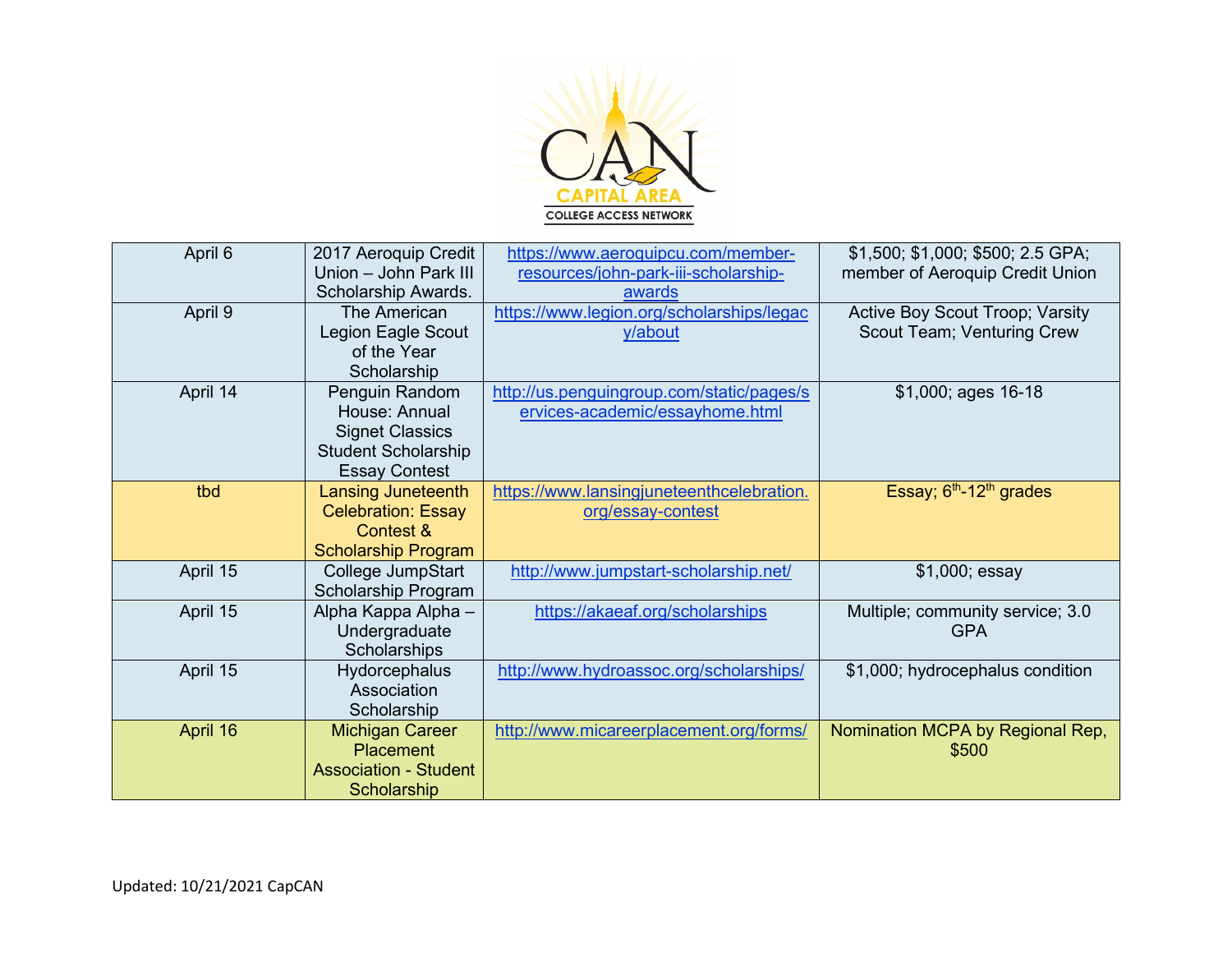

| April 20   | <b>COMTO Michigan</b><br><b>Scholarship Program</b>                                                       | https://www.comtomichigan.org/comto-mi-<br>scholarship-program/                                                                              | Multiple Scholarship, Varies. \$500-<br>\$3000 each.                    |
|------------|-----------------------------------------------------------------------------------------------------------|----------------------------------------------------------------------------------------------------------------------------------------------|-------------------------------------------------------------------------|
| <b>TBD</b> | <b>Building Child and</b><br>Family Initiatives -<br><b>Kevin Bibbs</b><br>Lamplighter<br>Scholarship     | Contact mibibbs@ameritech.net for<br>application                                                                                             | <b>Community service; no GPA</b><br>minimum                             |
| <b>TBD</b> | <b>Building Child and</b><br>Family Initiatives -<br>Dr. William C. Bryant<br><b>Achiever Scholarship</b> | Contact mbbryant.lancen@gmail.com for<br>application                                                                                         | Medical science; no GPA minimum                                         |
| <b>TBD</b> | <b>Hastings Elks Lodge</b><br>Scholarship                                                                 | Contact dnjacker@sbcqlobal.net                                                                                                               | Barry County; \$500                                                     |
| <b>TBD</b> | Delta-Waverly<br><b>Rotary Club</b><br>Scholarship                                                        | https://deltawaverlyrotaryclub.files.wordpr<br>ess.com/2018/04/2018rotaryscholarshipfo<br>rm.pdf<br>See your College Advisor for application | \$500; 2.5 GPA; community service                                       |
| <b>TBD</b> | <b>LAFCU Write to</b><br>Educate                                                                          | https://www.lafcu.com/scholarships                                                                                                           | \$2,500; essay; Lansing Community<br>College; \$500 donation to charity |
| April 27   | <b>The Dakota Pequeno</b><br><b>Memorial</b><br>Scholarship                                               | http://wDww.epilepsymichigan.org/page.p<br>$hp$ ?id=223                                                                                      | Epilepsy; \$1000; Ages 17-21;<br>Michigan                               |
| April 30   | Cappex Easy<br><b>College Money</b><br>Scholarship                                                        | https://www.cappex.com/scholarships/sch<br>olarshipDetails.jsp?scholarshipCode=gp                                                            | \$1,000; Cappex profile                                                 |
| April 30   | <b>All About Education</b><br>Scholarship                                                                 | https://www.unigo.com/scholarships/our-<br>scholarships/all-about-education-<br>scholarship                                                  | 13 and up; \$3,000; 250 word essay                                      |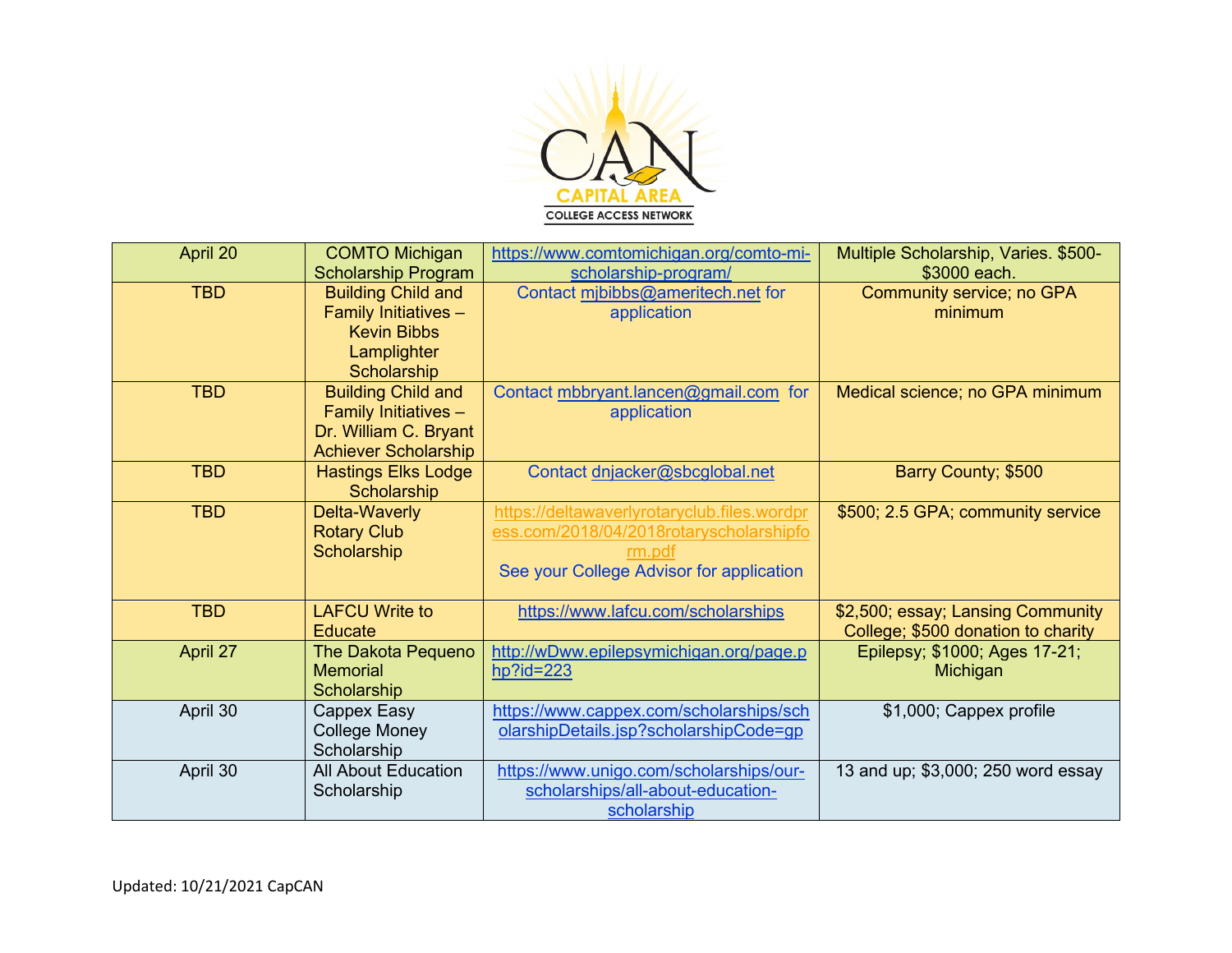

| April 30 | Courage to Grow<br>Scholarship                                                                                     | http://couragetogrowscholarship.com/                                                         | Minimum 2.5 GPA; essay                                                                                                                   |
|----------|--------------------------------------------------------------------------------------------------------------------|----------------------------------------------------------------------------------------------|------------------------------------------------------------------------------------------------------------------------------------------|
| April 30 | Sara Scholarship                                                                                                   | http://www.sarascholarship.org/                                                              | \$2,000; women; 3.1 GPA; financial<br>need; golf                                                                                         |
| April 30 | <b>Job's Daughters</b><br>Supreme<br>Scholarships                                                                  | http://www.jobsdaughtersinternational.org<br>/#!scholarships/f0ebe                           | Job's Daughters; multiple                                                                                                                |
| April 30 | ShipDig.com<br>Scholarship                                                                                         | http://www.shipdig.com/scholarship/                                                          | \$1,000; essay                                                                                                                           |
| April 30 | <b>The Vomberg</b><br><b>Turmley Foundation</b><br>Application                                                     | http://vombergtrumleyfoundation.weebly.c<br>om/about.html                                    | Eaton county; Olivet College match                                                                                                       |
| May 1    | Nordstrom<br>Scholarship Program                                                                                   | https://www.cappex.com/scholarship/listin<br>gs/Nordstrom-Scholarship-Program/-s-d-<br>2669/ | 2.7 GPA; \$2,500                                                                                                                         |
| May 1    | <b>Recreational Boating</b><br><b>Industries</b><br><b>Educational</b><br><b>Foundation (RBIEF)</b><br>Scholarship | http://www.mbia.org/page/rbief                                                               | Michigan; Marine industry; essay;<br><b>MBIA</b> member                                                                                  |
| May 1    | Society of Women<br>Engineers                                                                                      | https://scholarships.swe.org/applications/l<br>ogin.asp                                      | Female; Engineering; freshmen                                                                                                            |
| May 1    | <b>Law Enforcement</b><br><b>Education Program</b><br>(LEEP) Dream<br>Scholarship Program                          | http://www.leepusa.com/                                                                      | Public safety; law enforcement;<br>police-fire dispatch; corrections<br>officer; firefighting; emergency<br>medical technicians; \$1,000 |
| May 1    | National Society of<br><b>High School</b>                                                                          | https://www.nshss.org/scholarships/s/nsh<br>ss-ambassador-awards-2018/                       | NSHSS; community service; \$1,000;<br>3.7 GPA                                                                                            |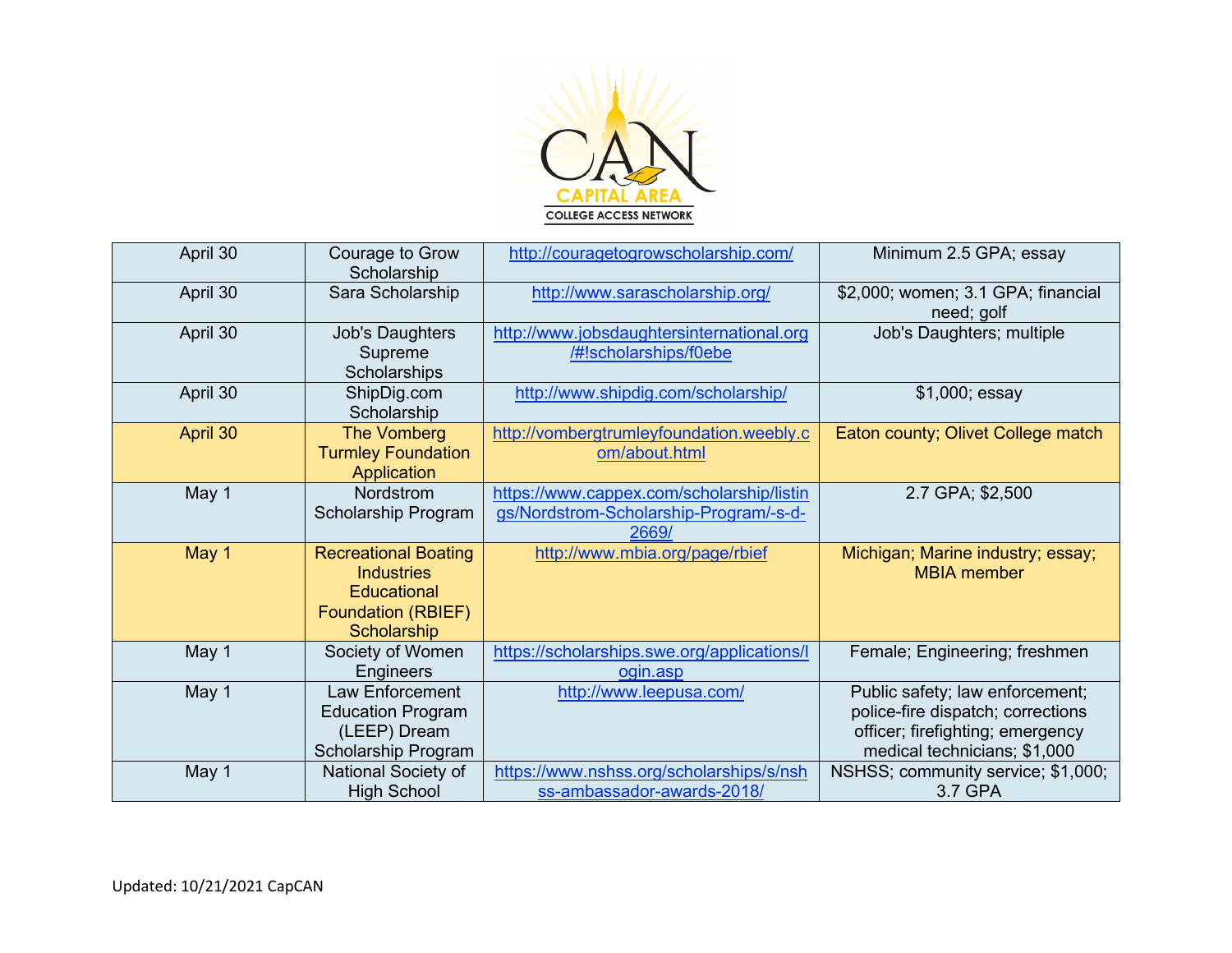

|            | <b>Scholars</b><br><b>Ambassador Awards</b>                        |                                                                                                                                                               |                                                                                                   |
|------------|--------------------------------------------------------------------|---------------------------------------------------------------------------------------------------------------------------------------------------------------|---------------------------------------------------------------------------------------------------|
| May 1      | <b>Marilyn Casper</b><br>Academic<br>Scholarship                   | https://www.michianadownsyndrome.org/i<br>nfo-resources/scholarships-grants-<br>2/marilyn-casper-academic-scholarship-<br>for-individuals-with-down-syndrome/ | <b>Member of Michiana Down</b><br><b>Syndrome Family Support &amp;</b><br>Advocacy Group; \$1,000 |
| May 4      | <b>Greek Orthodox</b><br>Archdiocese of<br>America<br>Scholarships | https://www.goarch.org/-/scholarships                                                                                                                         | Financial need; Eastern Orthodox<br>faith; 1500 SAT; 3.0 GPA                                      |
| May 4      | The Loreen Arbus<br><b>Foundation &amp; AWMF</b><br>Scholarship    | http://allwomeninmedia.org/foundation/sc<br>holarships/                                                                                                       | Female; communications/media;<br>undergraduate; \$2,500                                           |
| May 7      | <b>Artistic Scholarship</b>                                        | http://www.againstthegrainproductions.co<br>m/atg-artistic-scholarship/                                                                                       | \$1,000; Asian American; performing<br>arts, visual arts, journalism; mass<br>communication       |
| May 7      | <b>Lily Pabilona</b><br>Emerging<br>Entrepreneur<br>Scholarship    | http://www.againstthegrainproductions.co<br>m/lily-pabilona-emerging-entrepreneur-<br>scholarship/                                                            | Asian American; entrepreneurship                                                                  |
| May 7      | Live Like Lyly<br>Memorial<br>Scholarship                          | http://www.againstthegrainproductions.co<br>m/livelikelyly-memorial-scholarship/                                                                              | Asian American; fashion; graphic<br>design; \$1,000; 3.0 GPA                                      |
| <b>TBD</b> | Mid-Michigan<br><b>Textbook</b><br>Scholarship                     | http://www.midmichiganspartans.com/s/1<br>393/10-<br>clubs/index.aspx?sid=1393&gid=70&pgid<br>$= 2375$                                                        | \$500; MSU; Ingham; Eaton; Clinton;<br>textbooks                                                  |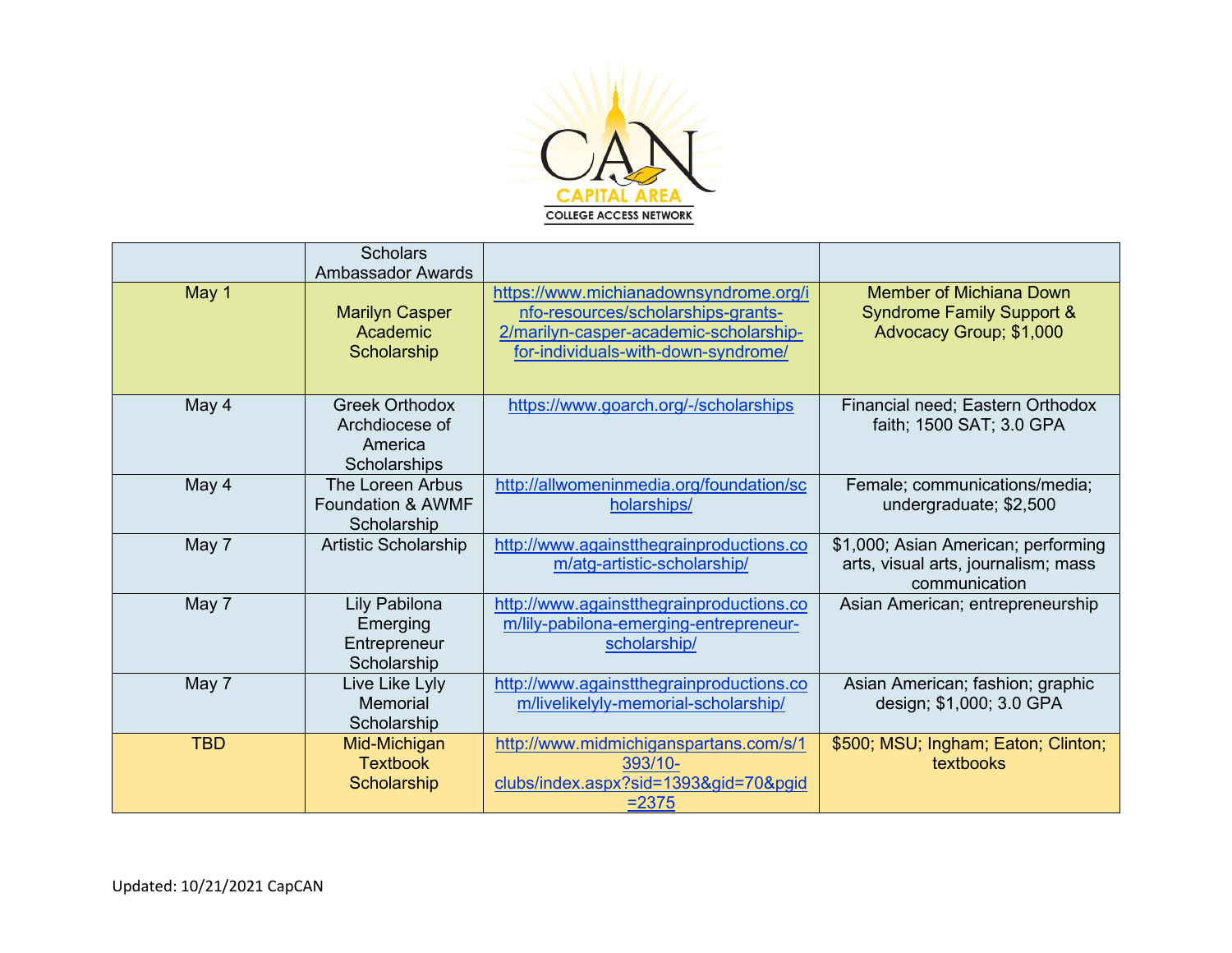

| <b>May 11</b>  | <b>AAA Michigan</b>         | 800.646.4222                               | Michigan; 3.0 GPA; 21 AC; 950 SAT;     |
|----------------|-----------------------------|--------------------------------------------|----------------------------------------|
|                | <b>School Safety Patrol</b> | http://counselingmchs.weebly.com/upload    | school safety patrol member; \$1,000   |
|                |                             | s/1/4/6/6/14667916/aaa school safety p     |                                        |
|                |                             | atrol scholarship.pdf                      |                                        |
| <b>May 15</b>  | <b>Nordson BUILDS</b>       | http://www.nordson.com/EN-US/ABOUT-        | Michigan; manufacturing; STEM;         |
|                | <b>Scholarship Program</b>  | NORDSON/COMMUNITY/Pages/Nordso             | business; \$2000 - \$10,000            |
|                |                             | nBUILDSScholarshipProgram2.aspx            |                                        |
| <b>May 15</b>  | <b>Disability Attorneys</b> | https://damichigan.com/scholarship/        | \$1,000; disability benefits; 3.0 GPA; |
|                | of Michigan                 |                                            | Michigan; essay                        |
|                | Scholarship                 |                                            |                                        |
| <b>May 15</b>  | <b>Ayn Rand Institute</b>   | https://www.aynrand.org/students/essay-    | Juniors; seniors; \$10,000; essay      |
|                | <b>Essay Contest</b>        | contests#thefountainhead-1                 |                                        |
| <b>May 15</b>  | Asylees as Authors          | https://www.cappex.com/scholarship/listin  | Asylees; refugees; \$1,000; \$5000     |
|                | Scholarships                | gs/Asylees-as-Authors-Scholarships/-s-d-   |                                        |
|                |                             | 49303                                      |                                        |
| <b>May 15</b>  | Seniors.com                 | https://www.seniorcare.com/scholarship/    | Seniors, 1000 word essay, \$1500       |
|                | Scholarship                 |                                            |                                        |
| April 15, 2019 | <b>John Duris</b>           | http://optimistclubcharlotte.weebly.com/jo | CTE; Charlotte; Potterville; Maple     |
|                | Scholarship-                | hn-duris-memorial-scholarship.html         | Grove; \$750                           |
|                | <b>Charlotte Optimist</b>   |                                            |                                        |
|                | Club                        |                                            |                                        |
| <b>May 19</b>  | <b>BestMattressReview</b>   | https://www.bestmattressreviews.com/sle    | \$1,000; 3.0GPA; Video                 |
|                | s.Com Sleep                 | ep-scholarship/#additional information     |                                        |
|                | Scholarship                 |                                            |                                        |
| <b>May 25</b>  | <b>NACW Harriett E.</b>     | https://www.nacwonline.org/index.html      | \$1500, Application, Cover Letter,     |
|                | Pincumbe                    |                                            | Letter of Recommendation.              |
|                | Scholarship                 |                                            |                                        |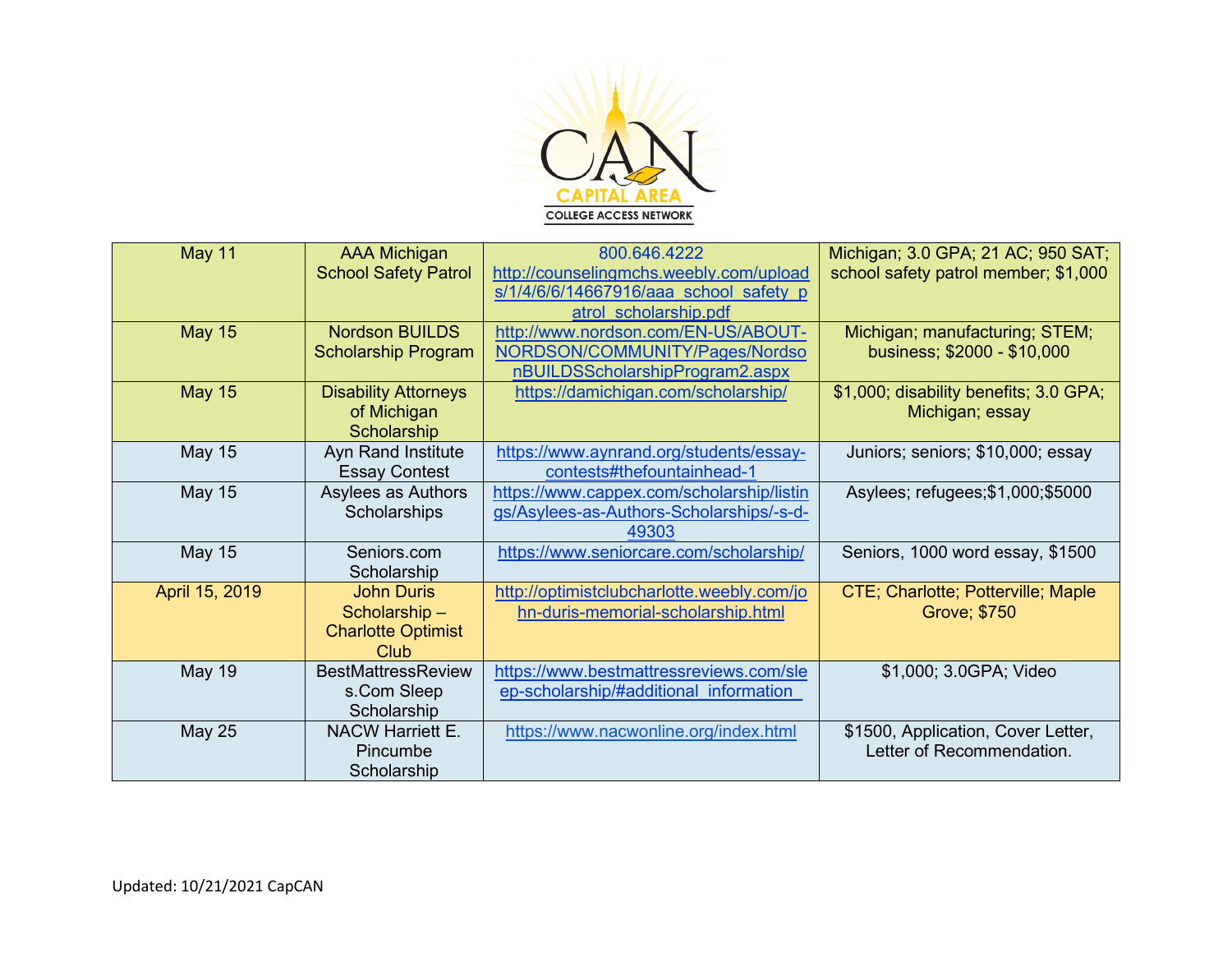

| May 31        | <b>College Review</b><br>Scholarship                                                                            | https://www.unigo.com/scholarships/weird<br>/unusual-scholarships/college-review-<br>scholarship/1006761                      | \$1,000; 250 character review of a<br>college                                                                                          |
|---------------|-----------------------------------------------------------------------------------------------------------------|-------------------------------------------------------------------------------------------------------------------------------|----------------------------------------------------------------------------------------------------------------------------------------|
| May 31        | <b>Comedy Defensive</b><br><b>Driving Scholarship</b>                                                           | https://comedydefensivedriving.com/schol<br>arships                                                                           | \$1,000; create advertisement about<br>distracting driving                                                                             |
| May 31        | <b>Fifth Month</b><br>Scholarship                                                                               | https://www.unigo.com/scholarships/our-<br>scholarships/fifth-month-scholarship                                               | 13 and up; \$1,500; essay                                                                                                              |
| <b>May 31</b> | American Indian<br>College Fund - Full<br><b>Circle Scholarships</b>                                            | http://www.collegefund.org/students and<br>alumni/content/scholarships                                                        | U.S. citizen; American Indian or<br>Alaska Native tribe membership                                                                     |
| May 31        | The Waterlogic<br>Scholarship                                                                                   | https://www.waterlogic.com/en-<br>us/scholarship-competition/                                                                 | \$1,500; essay                                                                                                                         |
| <b>May 31</b> | <b>Robert R. Robinson</b><br>Scholarship-<br><b>Michigan Townships</b><br><b>Association (MTA)</b>              | https://www.cappex.com/scholarship/listin<br>gs/Robert-R-Robinson-Scholarship/-s-d-<br>4387/                                  | Michigan; nomination; local<br>government; public administration;<br>social service; community service;<br>college juniors and seniors |
| June 1        | <b>Michigan Black</b><br><b>Caucus of Local</b><br><b>Elected Officials</b><br><b>Book Scholarship</b><br>Award | http://www.mbc-leo.org/scholarship.html                                                                                       | \$500; books; Michigan; college<br>freshman                                                                                            |
| June 1        | "Aspiring Animation<br>Professional"<br>Scholarship Program                                                     | http://www.animationcareerreview.com/an<br>imationcareerreviewcom-aspiring-<br>animation-professional-scholarship-<br>program | Animation; \$1,000                                                                                                                     |
| June 1        | <b>Write A Prisoner</b>                                                                                         | https://writeaprisoner.com/children-<br>impacted-crime-scholarship-funds                                                      | Must be impacted by crime (must<br>have parent incarcerated or they<br>must be a victim of crime<br>themselves), essay, 2.5 GPA or     |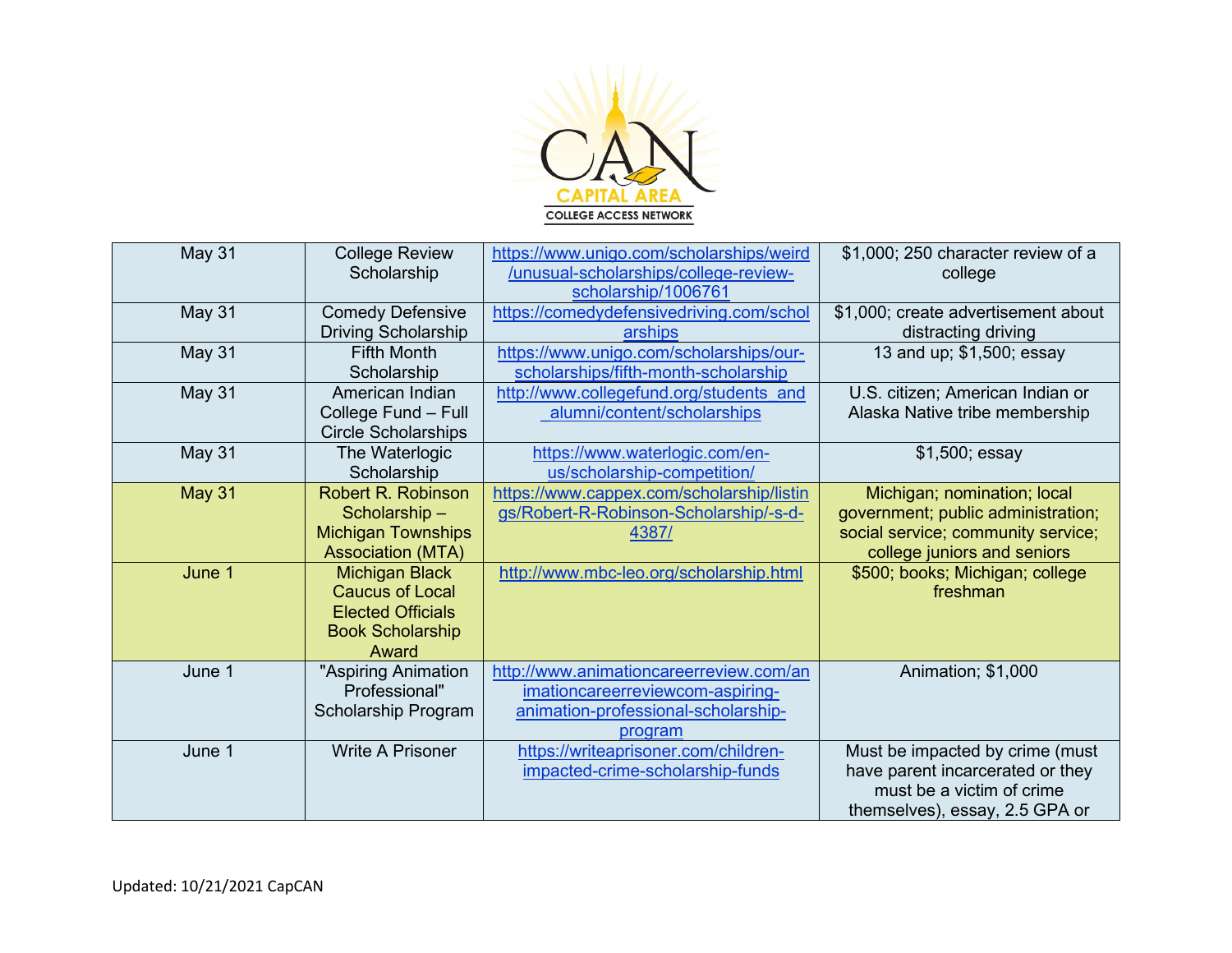

|            |                            |                                            | above (if they don't have a 2.5 they<br>must provide an explanation), must<br>be 18 years old to apply or have<br>application completed by someone<br>18+ years old. |
|------------|----------------------------|--------------------------------------------|----------------------------------------------------------------------------------------------------------------------------------------------------------------------|
| <b>TBD</b> | "Aspiring                  | http://www.pharmacytechnicianreview.co     | Pharmacy; \$1,000                                                                                                                                                    |
|            | Pharmacist"                | m/aspiring-pharmacist-scholarship-         |                                                                                                                                                                      |
|            | Scholarship Program        | program                                    |                                                                                                                                                                      |
| June 1     | "Aspiring Fashion          | http://www.fashion-schools.org/aspiring-   | Fashion; \$1,000                                                                                                                                                     |
|            | Professional"              | fashion-professional-scholarship-program   |                                                                                                                                                                      |
|            | Scholarship Program        |                                            |                                                                                                                                                                      |
| June 1     | Joe Francis Hair           | http://www.joefrancis.com/apply            | \$1,200; cosmetology; women                                                                                                                                          |
|            | Care Scholarship           |                                            |                                                                                                                                                                      |
| June 1     | <b>National Federation</b> | https://www.nfrw.org/rendel                | \$1,000; political science;                                                                                                                                          |
|            | of Republican              |                                            | government; economics; women;                                                                                                                                        |
|            | Women - Betty              |                                            | undergraduate                                                                                                                                                        |
|            | <b>Rendel Scholarship</b>  |                                            |                                                                                                                                                                      |
| June 1     | Eric Dominaco              | https://www.ericdomanicofoundation.com/    | \$500, interested in arts, 500 word                                                                                                                                  |
|            | Foundation                 | scholarship-application                    | essay, resume                                                                                                                                                        |
| June 1     | The Professor's            | http://www.apex-                           | \$500-\$2,000; Michigan & Nevada                                                                                                                                     |
|            | <b>Piece Memorial</b>      | academy.org/scholarships/                  | based; essay                                                                                                                                                         |
|            | Scholarship                |                                            |                                                                                                                                                                      |
| <b>TBD</b> | Jack and Jill of           | http://www.jackandjillfoundation.org/schol | \$2,500; 3.0 GPA; African American                                                                                                                                   |
|            | <b>America Foundation</b>  | arship/                                    |                                                                                                                                                                      |
| <b>TBD</b> | <b>United Negro</b>        | https://scholarships.uncf.org/Program/Det  | 3.0 GPA; \$5,000; financial need;                                                                                                                                    |
|            | College Fund -             | ails/d82cd347-2b75-42ef-9be5-              | communication arts; social science                                                                                                                                   |
|            | Michael Jackson            | e2f51864a38f                               |                                                                                                                                                                      |
|            | Scholarship                |                                            |                                                                                                                                                                      |
| June 14    | <b>UA Scholarship Fund</b> | http://www.ua.org/                         | Essay; UA member dependents                                                                                                                                          |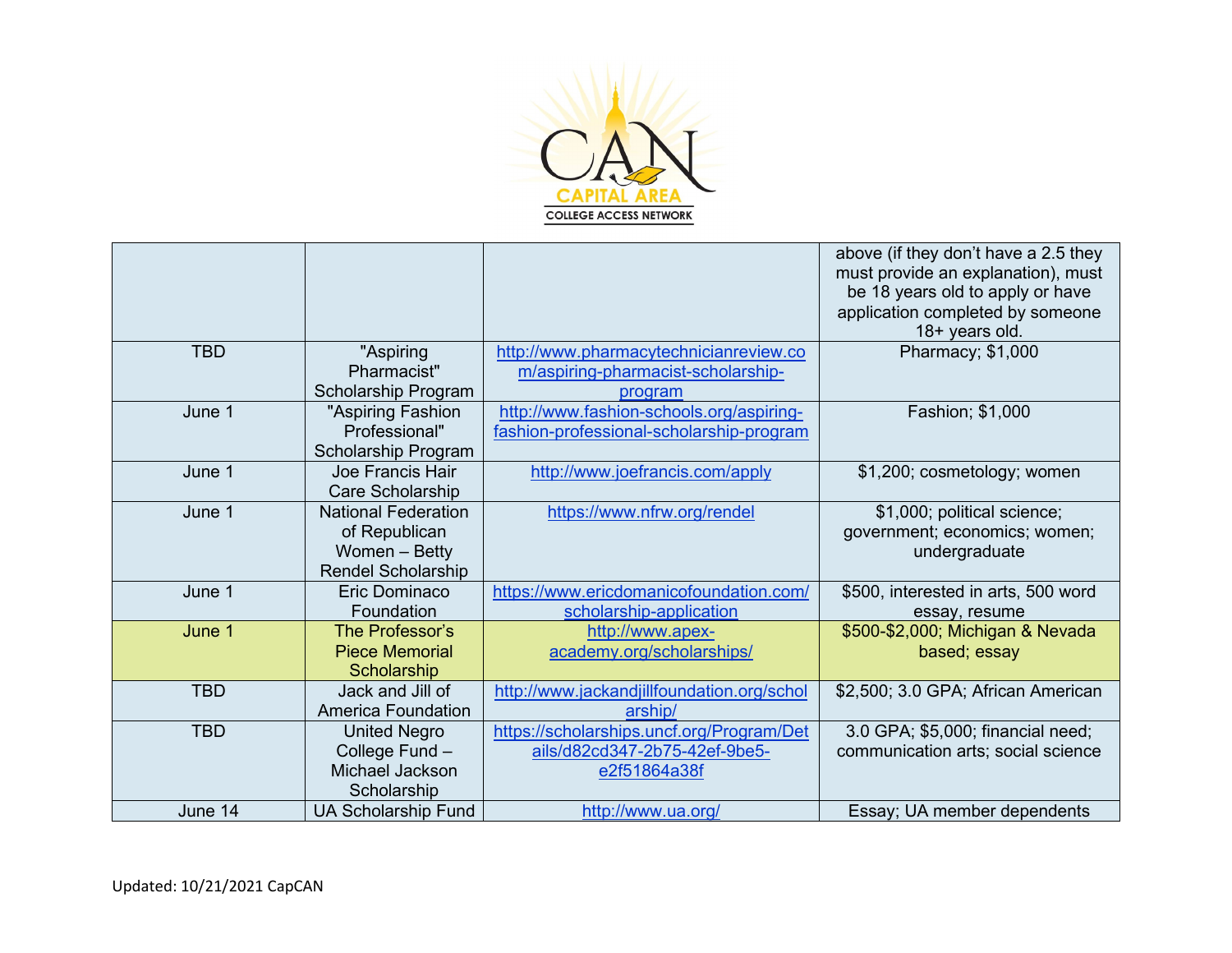

| June 19    | <b>Big Sun Scholarship</b>  | http://www.bigsunathletics.com/           | Athlete; essay                       |
|------------|-----------------------------|-------------------------------------------|--------------------------------------|
| <b>TBD</b> | <b>National Association</b> | http://naehcy.org/                        | \$2,000; homeless youth              |
|            | for the Education of        |                                           |                                      |
|            | <b>Homeless Children</b>    |                                           |                                      |
|            | and Youth                   |                                           |                                      |
|            | (NAEHCY)                    |                                           |                                      |
|            | Scholarship                 |                                           |                                      |
| June 21    | <b>Providian Medical</b>    | http://www.providianmedical.com/provi     | 3.0 GPA; \$500; essay; medical;      |
|            | Scholarship-                | dian-medical-scholarship/                 | veterinary                           |
|            | Summer                      |                                           |                                      |
| June 30    | <b>Spokeo Connections</b>   | http://www.spokeo.com/spokeo-             | 3.0 GPA; \$1,000                     |
|            | Scholarship                 | connections-scholarship                   |                                      |
| June 30    | Get Up! Get Active!         | http://www.getupgetactive.org/scholarship | Current college; graduate school or  |
|            |                             |                                           | adult learners; \$1,000              |
| June 30    | <b>Fostering Futures</b>    | https://www.michigan.gov/setwithmet/0,46  | Must have been in the foster care    |
|            | Scholarship                 | 66,7-237-61346-331411--,00.html           | system; up to \$3,000                |
| July 1     | <b>Breakthrough Junior</b>  | https://breakthroughjuniorchallenge.org/  | \$250,000; video contest; science or |
|            | Challenge                   |                                           | math                                 |
| July 9     | <b>Duck Tape</b>            | http://stuckatprom.com/                   | \$3,000-10,000                       |
|            | <b>Scholarship Contest</b>  |                                           |                                      |
|            | - Stuck at Prom             |                                           |                                      |
| July 9     | <b>Family Travel Forum</b>  | https://myfamilytravels.com/Teen travel   | Travel; writing; blogging; \$1,000   |
|            | <b>Teen Travel Writing</b>  | writing                                   |                                      |
|            | Scholarship                 |                                           |                                      |
| July 14    | Heumann-Armstrong           | Video about application process here.     | disability, no GPA/resume/reference  |
|            | Award                       | Application for scholarship is here       | requirement, 250 word essay or       |
|            |                             |                                           | 2minute and 30second video, \$1000   |
| July 30    | The Mix Scholarship         | Contact Jay at: themix.byjay@gamil.com    | Mac book Air; African American       |
|            |                             |                                           | women; 3.5 GPA                       |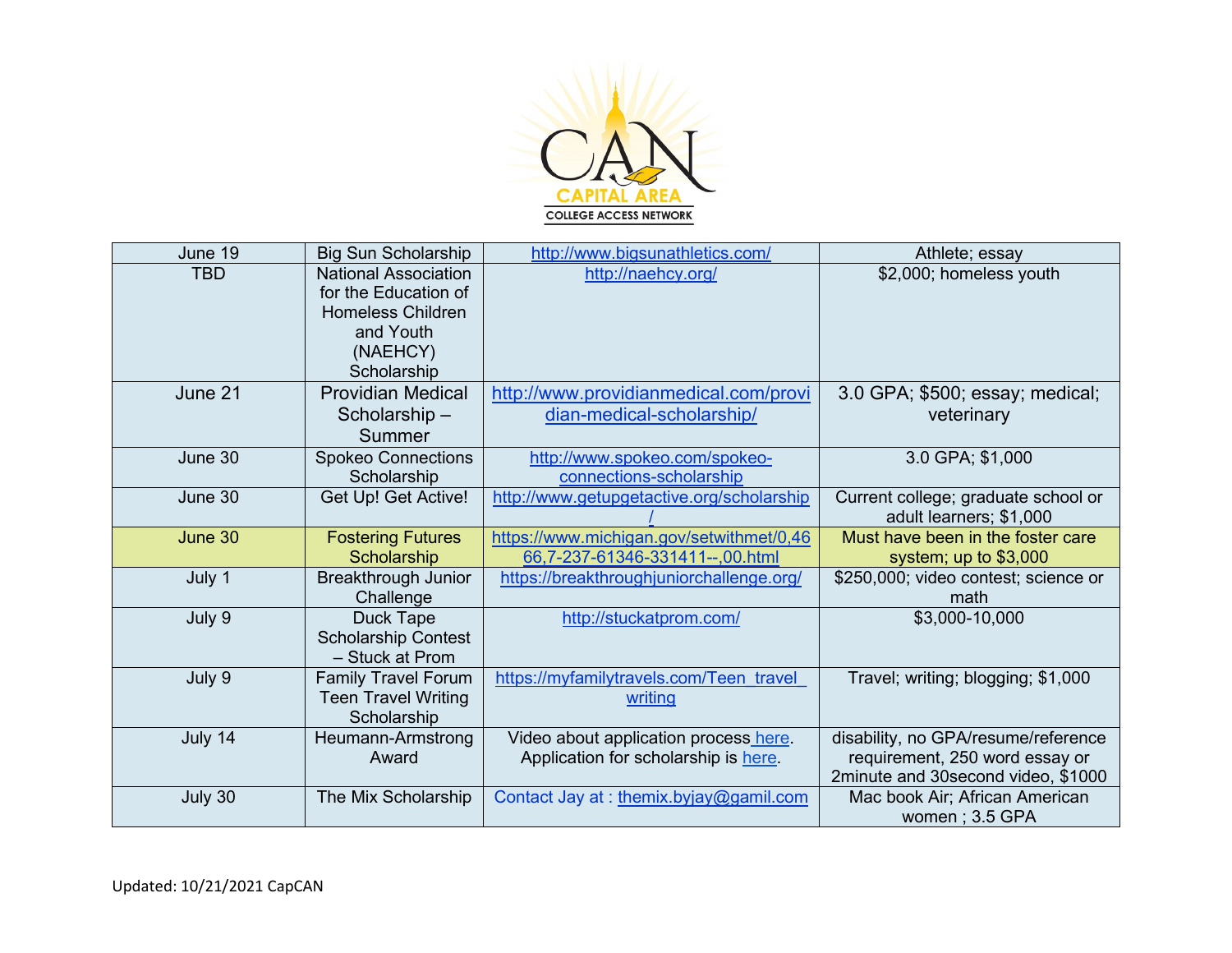

| July 31                | Gen and Kelly<br>Tanabe Scholarship                                                                            | http://www.genkellyscholarship.com/                                                            | \$1,000                                                        |
|------------------------|----------------------------------------------------------------------------------------------------------------|------------------------------------------------------------------------------------------------|----------------------------------------------------------------|
| <b>TBD</b>             | From Failure to<br>Promise                                                                                     | http://www.fromfailuretopromise.com/essa<br>y-scholarship-contest--html                        | \$10,000; \$500; 2.5 GPA                                       |
| <b>TBD</b>             | <b>RNtoBSNOnlineProg</b><br>ram.com Scholarship<br>Program                                                     | http://www.rntobsnonlineprogram.com/sc<br>holarship-program/                                   | \$500; 3.0 GPA; nursing                                        |
| August 1               | <b>National Association</b><br>of Social Workers -<br><b>Student Leadership</b><br>in Diversity<br>Scholarship | http://www.nasw-<br>michigan.org/?page=Scholarship                                             | Social work; \$500; Michigan;<br>undergraduate; graduate       |
| <b>August 31</b>       | Kelsey's Law<br>Scholarship                                                                                    | http://www.michiganautolaw.com/kelseys-<br>law-scholarship/                                    | \$5,000; juniors and seniors                                   |
| August 31              | Make Me Laugh<br>Scholarship                                                                                   | https://www.unigo.com/scholarships/our-<br>scholarships/make-me-laugh-scholarship              | 14 and up; \$1,500                                             |
| Fall                   | <b>Ronald McDonald</b><br><b>House Charities</b><br>(RMHC) U.S.<br>Scholarships                                | http://www.rmhc.org/rmhc-us-<br>scholarships                                                   | Minority; 2.7 GPA                                              |
| <b>TBD</b>             | The Greater Lansing<br><b>Clergy Forum</b><br>Scholarship                                                      |                                                                                                | 2.0 GPA; essay; letter of<br>recommendation by pastor/minister |
| September 29           | Questbridge                                                                                                    | https://www.questbridge.org/                                                                   | Lower income; minority                                         |
| <b>January 6, 2021</b> | <b>The Cooke</b><br>Undergraduate<br><b>Transfer Scholarship</b>                                               | https://www.jkcf.org/our-<br>scholarships/undergraduate-transfer-<br>scholarship/how-to-apply/ | 3.5 GPA; financial aid;                                        |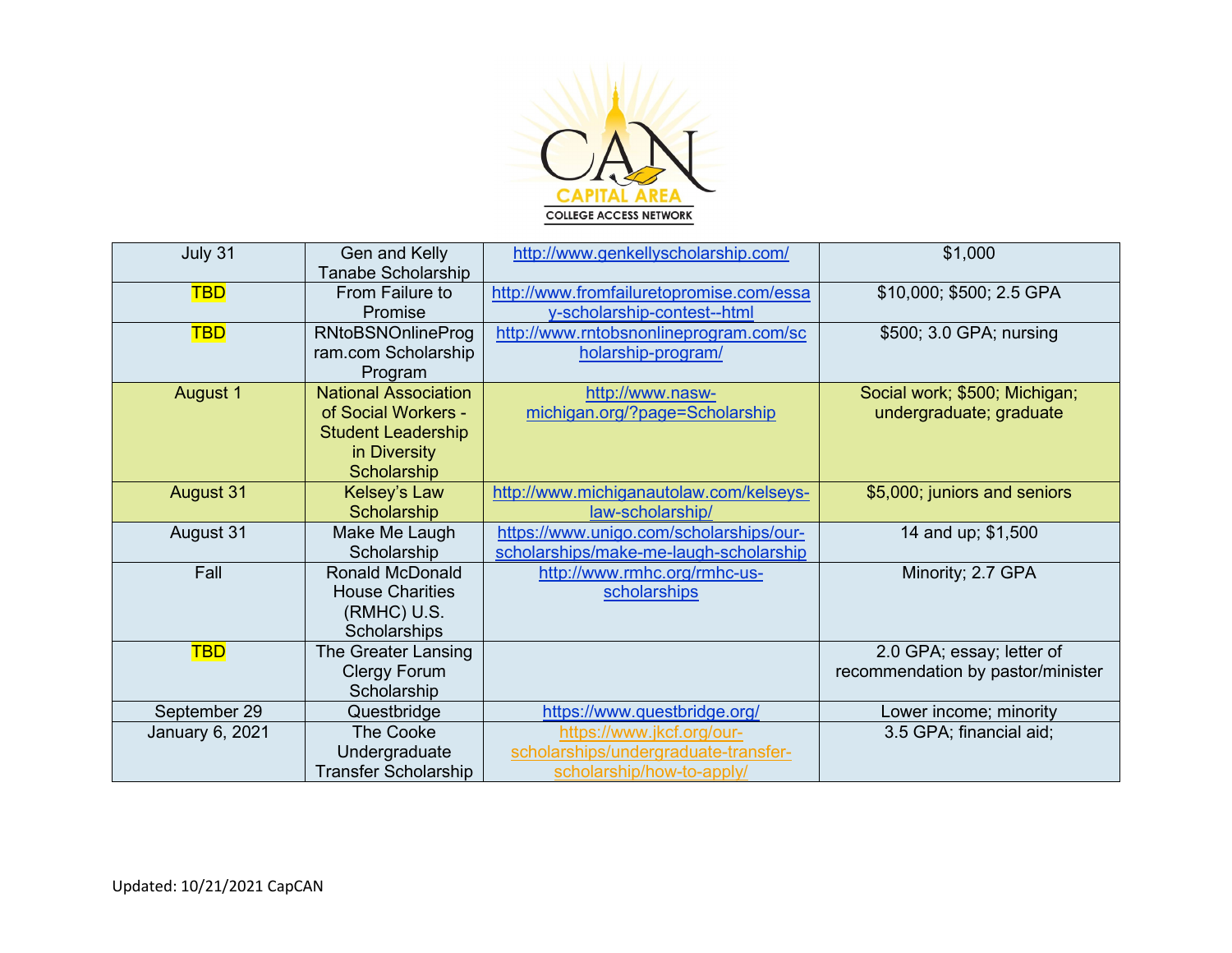

| September 18 | <b>MSU 4-H</b><br><b>Scholarships</b>                                | http://www.canr.msu.edu/4 h scholarship<br>s and recognition program/4 h scholar                | Multiple opportunities; MSU;<br>Michigan                              |
|--------------|----------------------------------------------------------------------|-------------------------------------------------------------------------------------------------|-----------------------------------------------------------------------|
| September 30 | Don't Text and Drive<br>Scholarship                                  | ships<br>http://www.digitalresponsibility.org/dont-<br>text-and-drive-scholarship/              | High school; college student; essay;<br>\$1,000                       |
| <b>TBD</b>   | <b>Xerox Corporation</b><br><b>Technical Minority</b><br>Scholarship | https://www.xerox.com/jobs/minority-<br>scholarships/escr.html                                  | Minority; \$1,000-\$10,000                                            |
| September 30 | We Belong In<br>College                                              | https://getschooled.com/article/5392-<br>earn-a-scholarship-for-college/                        | \$1,000, essay, video, high school,<br>college student                |
| October 10   | Infinite Scholars Fair-<br>Canton                                    | http://www.infinitescholar.org/                                                                 | \$1,000; awarded scholarships on-site                                 |
| October 11   | Infinite Scholars Fair-<br><b>Detroit</b>                            | http://www.infinitescholar.org/                                                                 | \$1,000; awarded scholarships on-site                                 |
| <b>TBD</b>   | Michigan<br>Remembers 9-11<br>Fund                                   | http://www.michiganremembers.dreamho<br>sters.com/?page id=168                                  | \$250; essay                                                          |
| <b>TBD</b>   | Hispanic Heritage<br><b>Youth Awards</b>                             | http://www.hispanicheritage.org/youth_int.<br>php?sec=80                                        | Latino high school students; 3.0 GPA                                  |
| October 25   | Horatio Alger<br>Association<br>Scholarship(National)                | https://scholars.horatioalger.org/about-<br>our-scholarship-programs/national-<br>scholarships/ | \$25,000; Financial need; 2.0 GPA;<br>U.S. citizen; community service |
| October 25   | <b>Horatio Alger</b><br>Association<br>Scholarship (State)           | https://scholars.horatioalger.org/about-<br>our-scholarship-programs/state-<br>scholarships/    | \$10,000; Financial need; 2.0 GPA<br>U.S. citizen                     |
| October 31   | Coca-Cola Scholars                                                   | http://www.coca-<br>colascholarsfoundation.org/applicants/#pr<br>ograms                         | 3.0 GPA                                                               |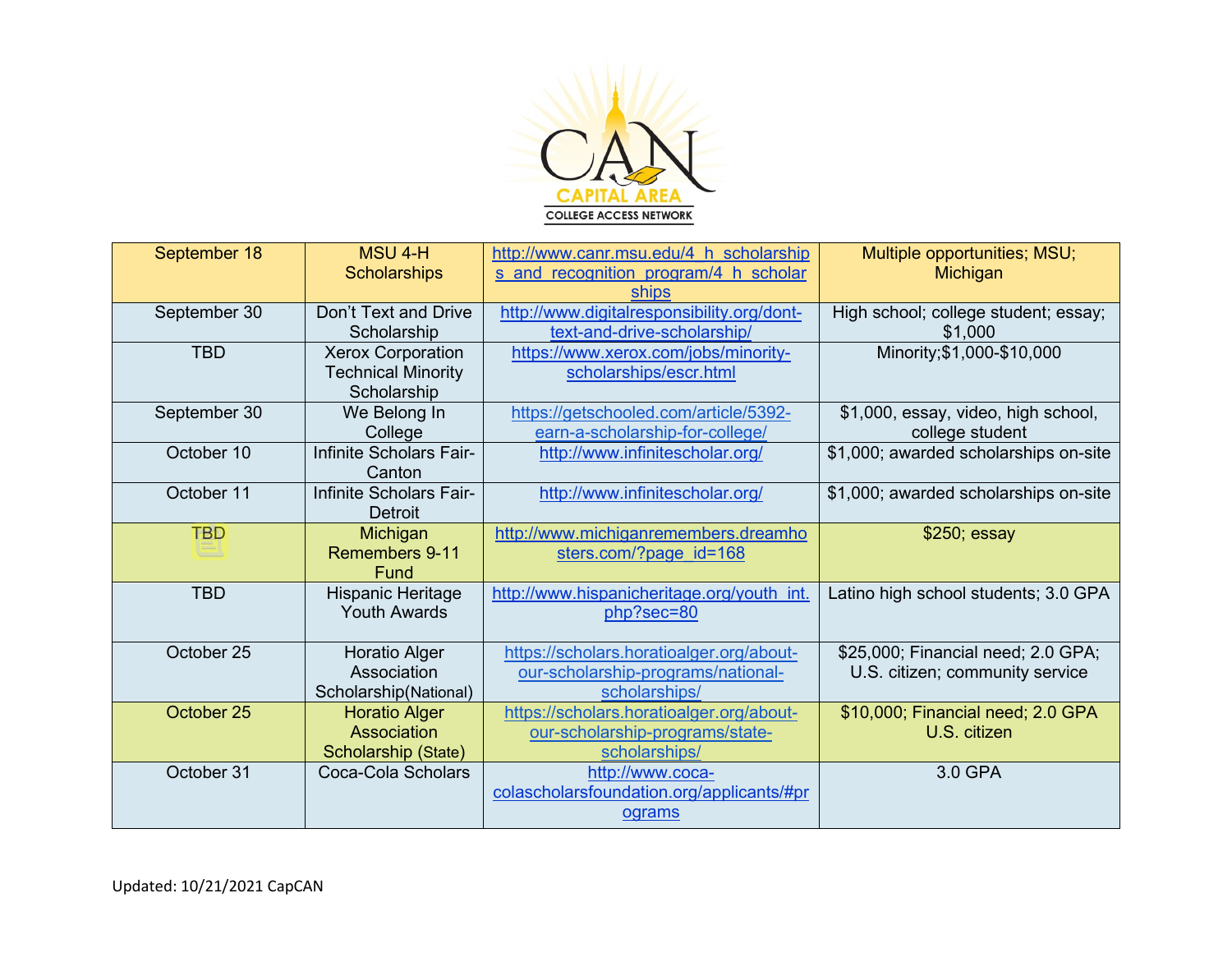

| <b>TBD</b>  | Knoji Corporate<br>Responsibility &<br><b>Brand Values</b><br>Scholarship                                 | https://knoji.com/scholarship/                                                                                   | \$1,000; valid (edu.) email; short<br>youtube video 2-3 mins.                                                                 |
|-------------|-----------------------------------------------------------------------------------------------------------|------------------------------------------------------------------------------------------------------------------|-------------------------------------------------------------------------------------------------------------------------------|
| November 12 | <b>National Center for</b><br><b>Learning Disabilities</b><br>- Allegra Ford<br><b>Thomas Scholarship</b> | http://www.ncld.org/scholarships-and-<br>awards/                                                                 | \$2,500; financial need; documented<br>learning disability; community<br>college; vocational or technical<br>training program |
| November 12 | <b>National Center for</b><br><b>Learning Disabilities</b><br>- Anne Ford<br>Scholarship                  | http://www.ncld.org/scholarships-and-<br>awards/                                                                 | \$10,000; financial need; documented<br>learning disability; 3.0 GPA; U.S.<br>citizen                                         |
| November 27 | <b>Elks National</b><br>Foundation - Most<br><b>Valuable Student</b>                                      | http://www.elks.org/ENF/scholars/mvs.cf<br>m                                                                     | Financial-need                                                                                                                |
| November 30 | <b>Michigan High</b><br><b>School Athletic</b><br><b>Association Scholar-</b><br><b>Athlete Award</b>     | https://www.mhsaa.com/schools/students/<br>scholar-athlete-award                                                 | Michigan; varsity athlete; 3.5 GPA;<br>\$1,000                                                                                |
| November 30 | <b>USHLI Dr. Juan</b><br>Andrade Jr.<br>Scholarship for<br><b>Young Hispanic</b><br>Leaders               | http://ushli.org/index.html                                                                                      | Full scholarship to attend USHLI<br>Conference \$1,000 (4 year<br>university); \$500 (2 year college);<br>Latino(a)           |
| December 1  | (SMART)<br>Scholarship                                                                                    | https://smartscholarshipprod.service-<br>now.com/smart?id=kb article&sys id=03<br>83c5d6db2a03006bb8f4b40f961956 | STEM; full tuition; internship;<br>employment; undergraduate;<br>graduate                                                     |
| December 6  | The Google Anita<br><b>Borg Memorial</b><br>Scholarship: USA                                              | https://www.womentechmakers.com/schol<br>ars                                                                     | \$10,000; women; computer science;<br>computer engineering                                                                    |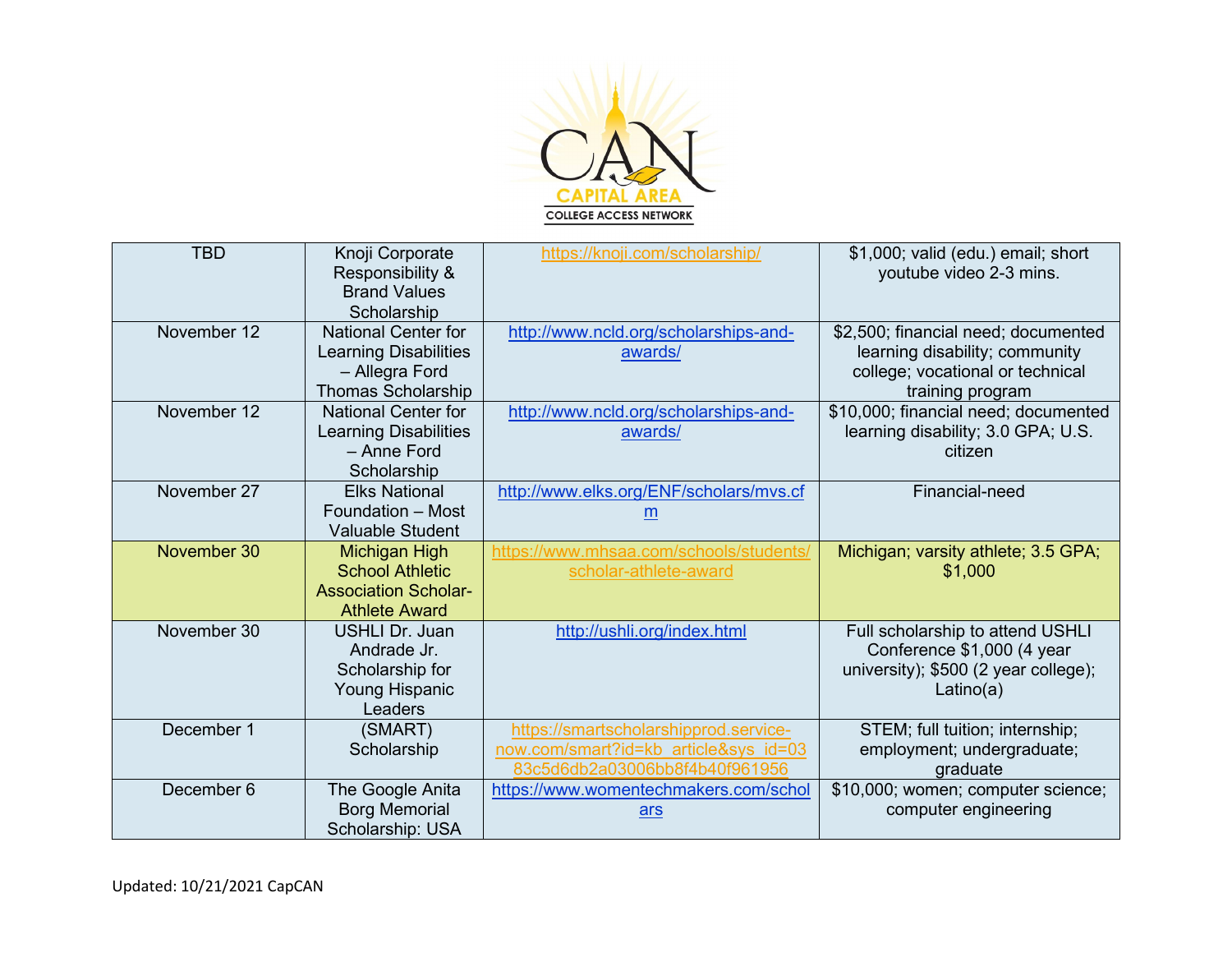

| December 14   | <b>AXA Achievement</b><br>Scholarship | https://us.axa.com/axa-foundation/AXA-<br>achievement-scholarship.html | \$10,000; U.S. Citizen              |
|---------------|---------------------------------------|------------------------------------------------------------------------|-------------------------------------|
| December 15   | <b>Burger King Scholars</b>           | http://www.bkmclamorefoundation.org/Wh                                 | \$1,000; home-school; 2.5 GPA       |
|               | Program                               | atWeDo/ScholarsProgram                                                 |                                     |
| December 31   | Lendza's "Better                      | https://lendza.com/scholarship                                         | Essay; \$1,000; entrepreneurial;    |
|               | Than A Loan                           |                                                                        | 18+yrs old                          |
|               | "Scholarship                          |                                                                        |                                     |
| December 31   | Karmin Cosmetology                    | https://www.unigo.com/scholarships/all/ka                              | \$500; cosmetology school           |
|               | <b>School Scholarship</b>             | rmin-cosmetology-school-                                               |                                     |
|               |                                       | scholarship/1005073?utm source=uloop                                   |                                     |
|               |                                       | &utm medium=scholarship directory api                                  |                                     |
|               |                                       | &utm campaign=uloop                                                    |                                     |
| December 31   | Free Speech Essay                     | http://www.thefire.org/student-                                        | \$10,000; essay                     |
|               | Contest                               | network/essay-contest/                                                 |                                     |
| December 31   | <b>Comedy Defensive</b>               | https://comedydefensivedriving.com/schol                               | \$1,000; create advertisement about |
|               | Driving Scholarship                   | arships                                                                | distracting driving                 |
| December 31   | <b>National Rifle</b>                 | http://www.nradefensefund.org/contests-                                | K-12, home-school, \$1,000, \$600,  |
|               | Association (NRA)                     | scholarships.aspx                                                      | \$200, \$100                        |
|               | <b>Civil Rights Defense</b>           |                                                                        |                                     |
|               | Fund                                  |                                                                        |                                     |
| <b>Varies</b> | <b>Scholarships Open</b>              | https://mydocumentedlife.org/2016/09/12/                               | Database, Varies                    |
|               | to Undocumented                       | scholarships-open-to-undocumented-                                     |                                     |
|               | <b>Students</b>                       | students/?fbclid=IwAR0turxlf-                                          |                                     |
|               | (Database)                            | 1ELaI5Hs2DCPdPaib0gCPU1pfGtYvyXfb                                      |                                     |
|               |                                       | <b>FuXYZBKTtpsUIIkQ</b>                                                |                                     |
| No deadline   | Women's                               | http://www.wispinc.org/                                                | Partner abuse survivor; financial   |
|               | Independence                          |                                                                        | need; 2 mths. to review application |
|               | <b>Scholarship Program</b>            |                                                                        |                                     |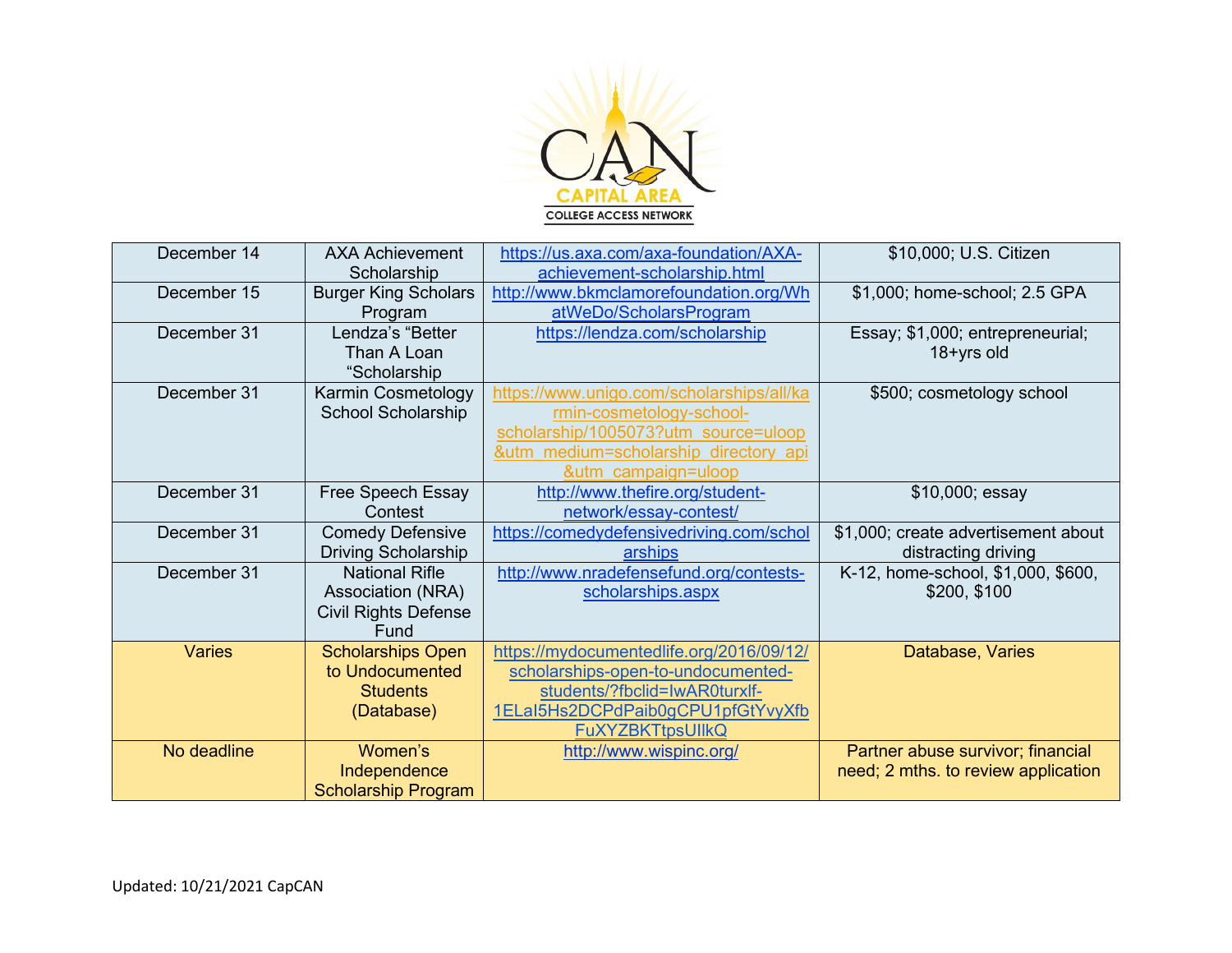

| <b>Graduation (before</b>         | <b>Holt Scholarship</b>     | (877)-840-HOLT                             | Holt; Lansing Community College;          |
|-----------------------------------|-----------------------------|--------------------------------------------|-------------------------------------------|
| 20th birthday)                    | Program                     | www.holthelps.org                          | two years free tuition                    |
| <b>TBD (Annual)</b>               | <b>Margaret</b>             | See your Adviser for application           | Holt; performing arts                     |
|                                   | Livensparger                |                                            |                                           |
|                                   | <b>Scholarship (Holt</b>    |                                            |                                           |
|                                   | <b>School District)</b>     |                                            |                                           |
| <b>Graduation (before</b>         | <b>Mason Promise</b>        | http://mason.k12.mi.us/pages/promise sc    | Mason; Lansing Community College;         |
| 20th birthday)                    | (Mason School               | holarship.html                             | two years free tuition                    |
|                                   | District)                   |                                            |                                           |
| <b>Varies</b>                     | <b>Leslie Aspire</b>        | https://www.facebook.com/Leslie.Aspire     | Leslie; middle school; at-risk            |
|                                   | <b>Scholarship Program</b>  |                                            |                                           |
| <b>TBD</b>                        | Webberville                 | http://www.webbervilleschools.org/high-    | <b>Multiple opportunities</b>             |
|                                   | <b>Scholarships</b>         | school/student-services/scholarships/      |                                           |
|                                   | (Webberville School         |                                            |                                           |
|                                   | District)                   |                                            |                                           |
| <b>Graduation (before</b>         | <b>Tuition Incentive</b>    | http://www.michigan.gov/mistudentaid/0,4   | Medicaid; Michigan                        |
| $20th$ birthday)                  | Program (TIP)               | 636,7-128-60969 61016-274565--             |                                           |
|                                   |                             | ,00.html                                   |                                           |
| Before 21 <sup>st</sup> Birthday  | <b>Educational Training</b> | 1-877-660-METV                             | Michigan; Foster care; up to \$5, 000     |
|                                   | Voucher                     | www.mietv.lssm.org                         | per fiscal year                           |
| <b>Graduation/ GED</b>            | <b>The Lansing Promise</b>  | http://lansingpromisezone.weebly.com/ab    | Lansing; Lansing Community College        |
| (before 20 <sup>th</sup> Birthday |                             | out.html                                   |                                           |
| <b>TBD</b>                        | <b>MSU Gear Up/CD</b>       | See your GEAR UP Adviser                   | Michigan                                  |
|                                   | Scholarship                 | https://www.msu.edu/~gearup/index.html     |                                           |
| <b>Varies</b>                     | <b>Baker College</b>        | <b>Contact: Mike Konopacke</b>             | <b>Baker College students; Automotive</b> |
|                                   | Scholarships (ADI)          | mike.konopacke@baker.edu                   | <b>Technology</b>                         |
| Varies                            | <b>Autism Scholarships</b>  | http://www.disabled-                       | <b>Disabled</b>                           |
|                                   |                             | world.com/disability/education/scholarship |                                           |
|                                   |                             | s/autism-scholarships-educational.php      |                                           |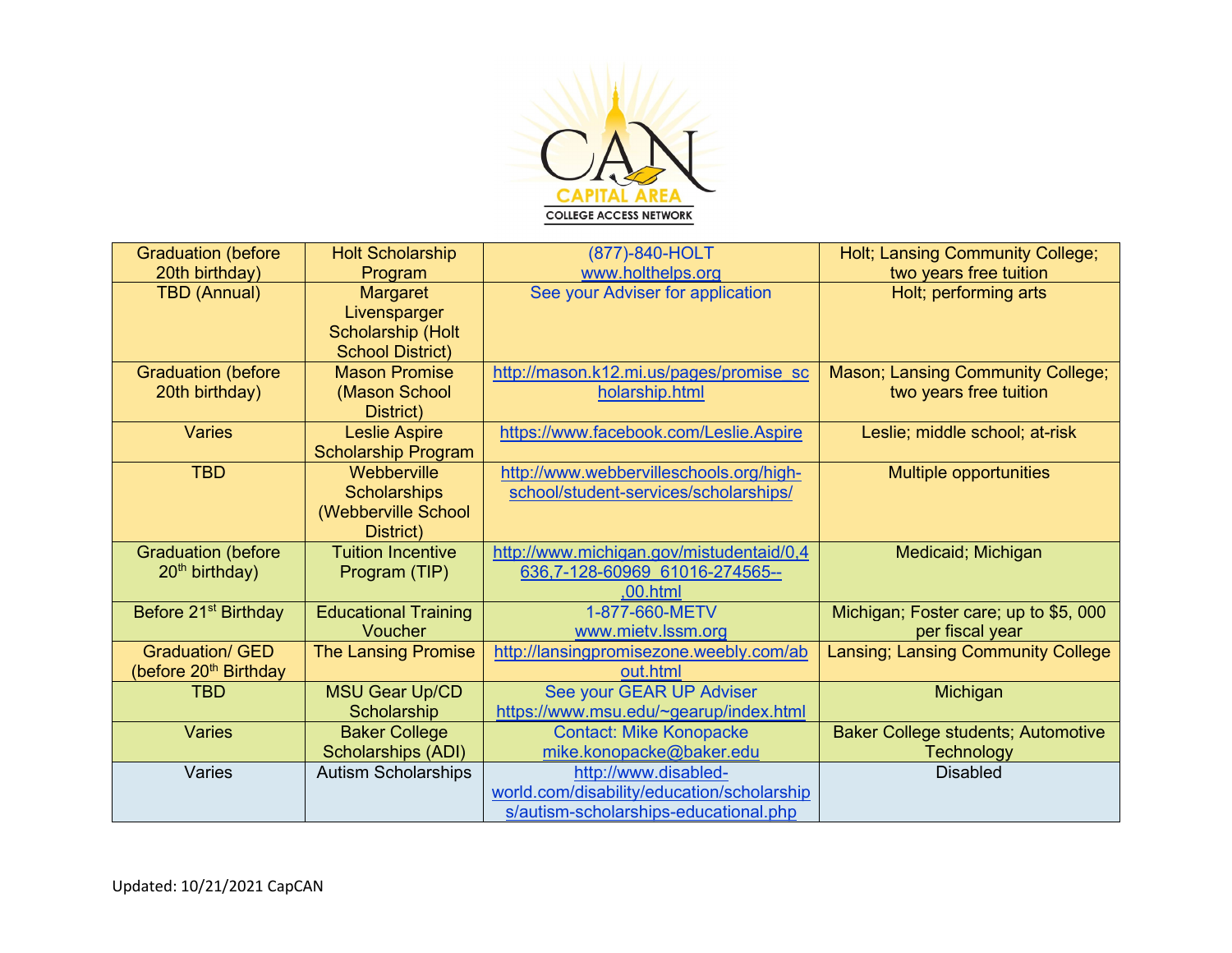

| <b>Varies</b>     | <b>Children of Veterans</b><br><b>Tuition Grant</b> | https://www.michigan.gov/mistudentaid/0,<br>4636,7-372-89024-481212--,00.html | Michigan; military; children; 2.25<br><b>GPA</b>                       |
|-------------------|-----------------------------------------------------|-------------------------------------------------------------------------------|------------------------------------------------------------------------|
| Apply before 26th | <b>Police and Fire</b>                              | http://www.michigan.gov/mistudentaid/0,4                                      | Michigan; children                                                     |
| birthday          | <b>Fighter's Survivors</b><br><b>Tuition Grant</b>  | 636,7-128-60969 61016-274569--<br>.00.html                                    |                                                                        |
|                   | Delta Dental-                                       | http://www.deltadentalmi.com/About/Givin                                      | Michigan; dentistry; Ohio; Indiana                                     |
|                   | Scholarships and                                    | g-Back/Delta-Dental-                                                          |                                                                        |
|                   | <b>Student Leadership</b>                           | Foundation/Scholarships-and-Student-                                          |                                                                        |
|                   | <b>Awards</b><br><b>Miss America</b>                | Leadership-Awards.aspx                                                        |                                                                        |
|                   | Foundation                                          | http://missamericafoundation.org/scholars<br>hips/                            | Michigan; \$1,000; women                                               |
|                   | <b>Scholarships</b>                                 |                                                                               |                                                                        |
| Varies            | <b>Thurgood Marshall</b>                            | http://tmcf.org/our-scholarships/current-                                     | Multiple; HBCU                                                         |
|                   | <b>College Fund</b>                                 | scholarships                                                                  |                                                                        |
| <b>TBD</b>        | <b>Creative Corrections</b>                         | https://ccefscholarships.org/                                                 | \$5,000 and \$1,000 scholarships,                                      |
|                   | Education                                           |                                                                               | must be pell grant eligible through                                    |
|                   | Foundation                                          |                                                                               | FAFSA, have a parent incarcerated<br>or on parole, essay, 3 letters of |
|                   |                                                     |                                                                               | recommendation, transcripts                                            |
| Varies            | <b>Hallam Law Group</b>                             | https://www.hallamlawgroup.com/scholars                                       | \$1000, Must have one parent                                           |
|                   |                                                     | hip/                                                                          | incarcerated by the Department of                                      |
|                   |                                                     |                                                                               | Corrections, essay                                                     |
| <b>Varies</b>     | Michigan                                            | https://www.scholarships.com/financial-                                       | Michigan; multiple                                                     |
|                   | <b>Scholarships</b>                                 | aid/college-scholarships/scholarships-by-                                     |                                                                        |
|                   |                                                     | state/michigan-scholarships/                                                  |                                                                        |
| <b>Varies</b>     | <b>Michigan Garden</b>                              | http://michigangardenclubs.org/scholarshi                                     | College sophomore; junior; senior; or                                  |
|                   | Clubs, INC.                                         | <u>ps/</u>                                                                    | graduate student in CMU; EMU;                                          |
|                   | <b>Scholarship Program</b>                          |                                                                               | FSU; GVSU; LSSU; MSU; MTU;                                             |